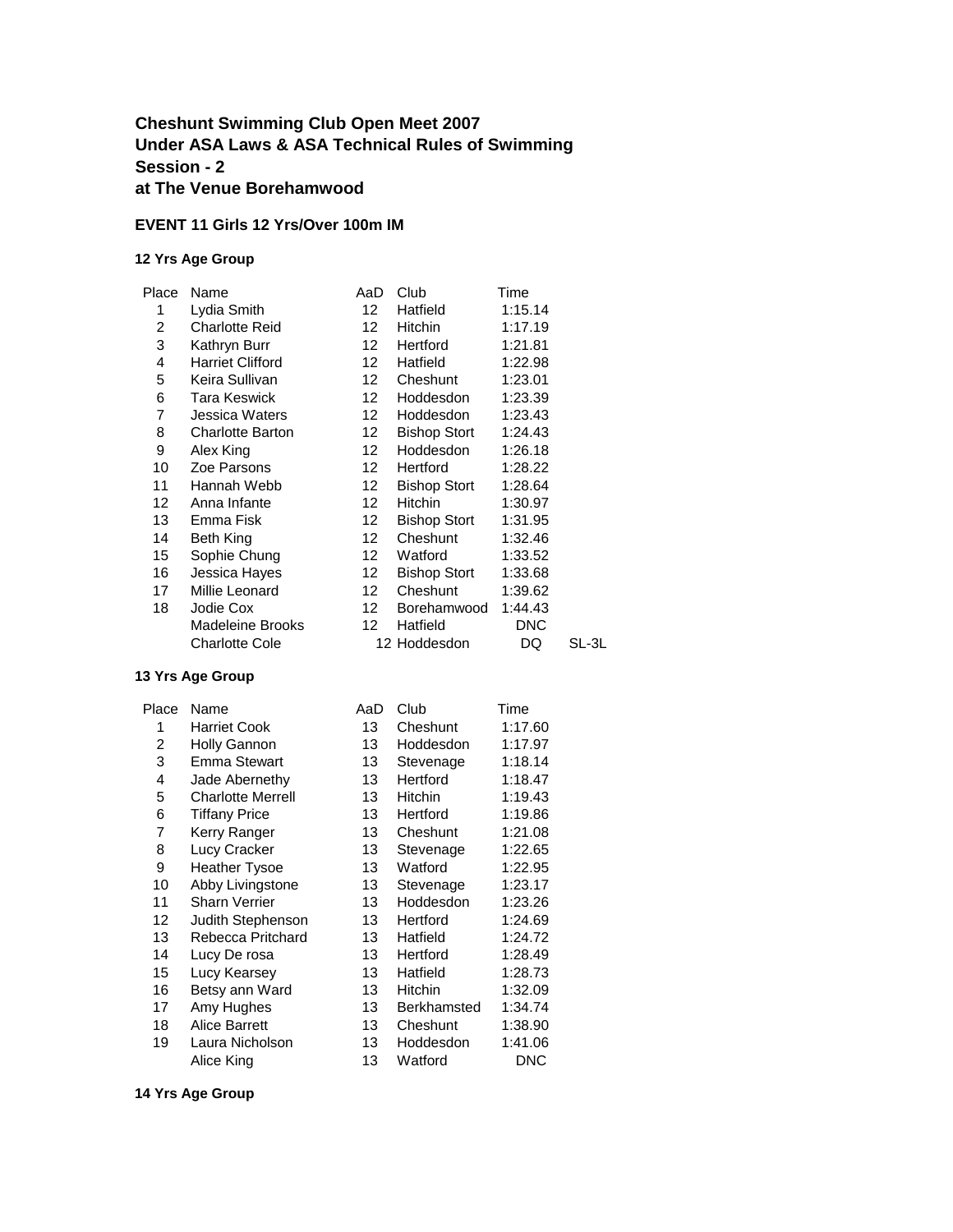| Place | Name                 | AaD | Club                | Time    |
|-------|----------------------|-----|---------------------|---------|
| 1     | Sarah Swindell       | 14  | Hatfield            | 1:12.88 |
| 2     | Saffron Ardren       | 14  | Hoddesdon           | 1:16.77 |
| 3     | <b>Claire Fisk</b>   | 14  | <b>Bishop Stort</b> | 1:18.37 |
| 4     | Emma Warrington      | 14  | Hoddesdon           | 1:18.89 |
| 5     | <b>Esther Hodges</b> | 14  | <b>Bishop Stort</b> | 1:19.13 |
| 6     | Chelsea M kenzie     | 14  | <b>Hitchin</b>      | 1:22.55 |
| 7     | <b>Tamsyn Willis</b> | 14  | <b>Bushey</b>       | 1:22.57 |
| 8     | Amy O'donovan        | 14  | <b>Bishop Stort</b> | 1:26.27 |

#### **15 Yrs/Over Age Group**

| Place | Name                      | AaD | Club           | Time    |
|-------|---------------------------|-----|----------------|---------|
|       | Katie Quinn               | 15  | Hatfield       | 1:18.25 |
| 2     | Emma Keen                 | 16  | Hitchin        | 1:18.72 |
| 3     | Rebecca Allen             | 17  | <b>Hitchin</b> | 1:19.03 |
| 4     | Rosie O'sullivan          | 15. | Hitchin        | 1:21.40 |
| 5     | <b>Isobel Dunnicliffe</b> | 16  | Stevenage      | 1:22.54 |
| 6     | <b>Stacy Fletcher</b>     | 15. | Cheshunt       | 1:28.74 |
| 7     | Nicola Shepherd           | 16  | Stevenage      | 1:31.09 |

| Place          | Name                      | AaD              | Club                | Time    |
|----------------|---------------------------|------------------|---------------------|---------|
| 1              | Sarah Swindell            | 14               | Hatfield            | 1:12.88 |
| $\overline{c}$ | Lydia Smith               | 12 <sup>12</sup> | Hatfield            | 1:15.14 |
| 3              | Saffron Ardren            | 14               | Hoddesdon           | 1:16.77 |
| 4              | <b>Charlotte Reid</b>     | 12               | Hitchin             | 1:17.19 |
| 5              | <b>Harriet Cook</b>       | 13               | Cheshunt            | 1:17.60 |
| 6              | <b>Holly Gannon</b>       | 13               | Hoddesdon           | 1:17.97 |
| 7              | <b>Emma Stewart</b>       | 13               | Stevenage           | 1:18.14 |
| 8              | Katie Quinn               | 15               | Hatfield            | 1:18.25 |
| 9              | <b>Claire Fisk</b>        | 14               | <b>Bishop Stort</b> | 1:18.37 |
| 10             | Jade Abernethy            | 13               | Hertford            | 1:18.47 |
| 11             | Emma Keen                 | 16               | <b>Hitchin</b>      | 1:18.72 |
| 12             | Emma Warrington           | 14               | Hoddesdon           | 1:18.89 |
| 13             | Rebecca Allen             | 17               | Hitchin             | 1:19.03 |
| 14             | <b>Esther Hodges</b>      | 14               | <b>Bishop Stort</b> | 1:19.13 |
| 15             | <b>Charlotte Merrell</b>  | 13               | Hitchin             | 1:19.43 |
| 16             | <b>Tiffany Price</b>      | 13               | Hertford            | 1:19.86 |
| 17             | Kerry Ranger              | 13               | Cheshunt            | 1:21.08 |
| 18             | Rosie O'sullivan          | 15               | Hitchin             | 1:21.40 |
| 19             | Kathryn Burr              | 12               | Hertford            | 1:21.81 |
| 20             | <b>Isobel Dunnicliffe</b> | 16               | Stevenage           | 1:22.54 |
| 21             | Chelsea M kenzie          | 14               | Hitchin             | 1:22.55 |
| 22             | <b>Tamsyn Willis</b>      | 14               | <b>Bushey</b>       | 1:22.57 |
| 23             | Lucy Cracker              | 13               | Stevenage           | 1:22.65 |
| 24             | <b>Heather Tysoe</b>      | 13               | Watford             | 1:22.95 |
| 25             | <b>Harriet Clifford</b>   | 12               | Hatfield            | 1:22.98 |
| 26             | Keira Sullivan            | 12               | Cheshunt            | 1:23.01 |
| 27             | Abby Livingstone          | 13               | Stevenage           | 1:23.17 |
| 28             | <b>Sharn Verrier</b>      | 13               | Hoddesdon           | 1:23.26 |
| 29             | Tara Keswick              | 12               | Hoddesdon           | 1:23.39 |
| 30             | Jessica Waters            | 12               | Hoddesdon           | 1:23.43 |
| 31             | <b>Charlotte Barton</b>   | 12               | <b>Bishop Stort</b> | 1:24.43 |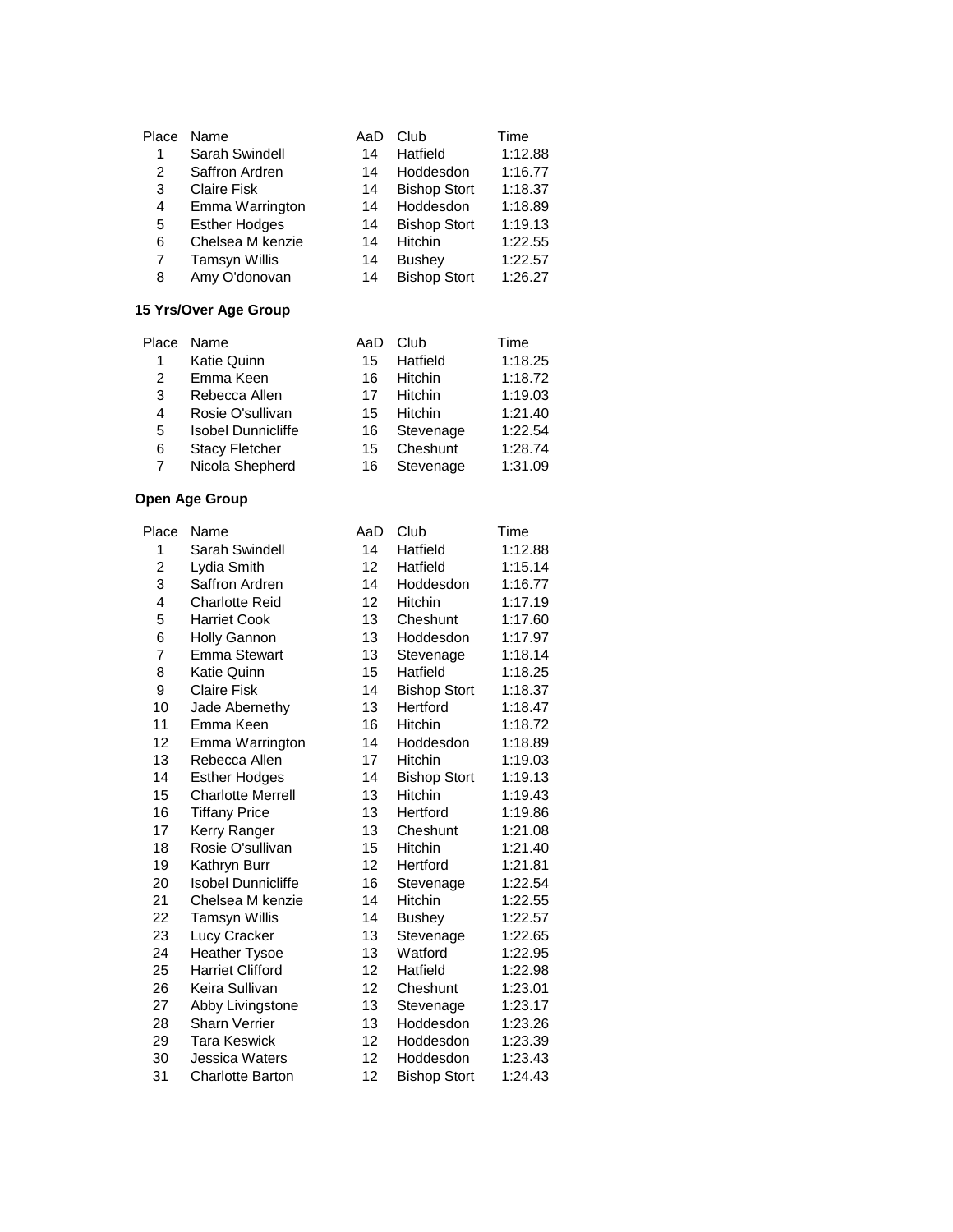| 32 | Judith Stephenson     | 13               | Hertford            | 1:24.69    |       |
|----|-----------------------|------------------|---------------------|------------|-------|
| 33 | Rebecca Pritchard     | 13               | Hatfield            | 1:24.72    |       |
| 34 | Alex King             | 12 <sup>12</sup> | Hoddesdon           | 1:26.18    |       |
| 35 | Amy O'donovan         | 14               | Bishop Stort        | 1:26.27    |       |
| 36 | Zoe Parsons           | 12 <sup>12</sup> | Hertford            | 1:28.22    |       |
| 37 | Lucy De rosa          | 13               | Hertford            | 1:28.49    |       |
| 38 | Hannah Webb           | 12 <sup>2</sup>  | <b>Bishop Stort</b> | 1:28.64    |       |
| 39 | Lucy Kearsey          | 13               | Hatfield            | 1:28.73    |       |
| 40 | <b>Stacy Fletcher</b> | 15               | Cheshunt            | 1:28.74    |       |
| 41 | Anna Infante          | 12 <sup>12</sup> | Hitchin             | 1:30.97    |       |
| 42 | Nicola Shepherd       | 16               | Stevenage           | 1:31.09    |       |
| 43 | Emma Fisk             | 12               | <b>Bishop Stort</b> | 1:31.95    |       |
| 44 | Betsy ann Ward        | 13               | Hitchin             | 1:32.09    |       |
| 45 | Beth King             | 12               | Cheshunt            | 1:32.46    |       |
| 46 | Sophie Chung          | 12               | Watford             | 1:33.52    |       |
| 47 | Jessica Hayes         | 12               | Bishop Stort        | 1:33.68    |       |
| 48 | Amy Hughes            | 13               | Berkhamsted         | 1:34.74    |       |
| 49 | Alice Barrett         | 13               | Cheshunt            | 1:38.90    |       |
| 50 | Millie Leonard        | 12 <sup>12</sup> | Cheshunt            | 1:39.62    |       |
| 51 | Laura Nicholson       | 13               | Hoddesdon           | 1:41.06    |       |
| 52 | Jodie Cox             | 12 <sup>°</sup>  | Borehamwood         | 1:44.43    |       |
|    | Alice King            | 13               | Watford             | <b>DNC</b> |       |
|    | Madeleine Brooks      | 12               | Hatfield            | <b>DNC</b> |       |
|    | <b>Charlotte Cole</b> | 12               | Hoddesdon           | DQ         | SL-3L |

# **EVENT 12 Boys 12 Yrs/Over 100m IM**

# **12 Yrs Age Group**

| Place | Name                 | AaD | Club                | Time    |       |
|-------|----------------------|-----|---------------------|---------|-------|
| 1     | Ivan Brett           | 12  | <b>Bishop Stort</b> | 1:19.05 |       |
| 2     | Jack Spence          | 12  | Watford             | 1:19.10 |       |
| 3     | <b>Thomas Worbey</b> | 12  | Hatfield            | 1:20.08 |       |
| 4     | Thomas Hutchison     | 12  | Hertford            | 1:21.74 |       |
| 5     | Lewis Minculey keens | 12  | Hoddesdon           | 1:22.21 |       |
| 6     | Jack Jarrett         | 12  | Stevenage           | 1:24.07 |       |
| 7     | Luke Ames            | 12  | Stevenage           | 1:26.04 |       |
| 8     | Ryan Woodcock        | 12  | <b>Bishop Stort</b> | 1:26.31 |       |
| 9     | <b>Oliver Quint</b>  | 12  | Watford             | 1:31.35 |       |
| 10    | Michael Alexander    | 12  | <b>Bishop Stort</b> | 1:33.65 |       |
| 11    | <b>Graham Tate</b>   | 12  | Cheshunt            | 1:34.00 |       |
| 12    | Andrew Hovell        | 12  | Hatfield            | 1:34.67 |       |
| 13    | <b>Matthew Dale</b>  | 12  | <b>Hitchin</b>      | 1:40.84 |       |
|       | <b>Ben Fitts</b>     | 12  | Cheshunt            | DQ      | SA-1L |

| Place | Name                  | AaD | Club                | Time    |
|-------|-----------------------|-----|---------------------|---------|
| 1     | Jake Robinson         | 13  | Stevenage           | 1:12.46 |
| 2     | Luke Target           | 13  | Hatfield            | 1:15.21 |
| 3     | <b>Oliver Taffs</b>   | 13  | <b>Bishop Stort</b> | 1:17.46 |
| 4     | Jed Ardren            | 13  | Hoddesdon           | 1:17.48 |
| 5     | <b>Matthew Harris</b> | 13  | Cheshunt            | 1:18.89 |
| 6     | Jack Burchell         | 13  | <b>Hitchin</b>      | 1:19.60 |
| 7     | Michael Burman        | 13  | <b>Bishop Stort</b> | 1:19.71 |
| 8     | Jack Noble            | 13  | Hitchin             | 1:20.93 |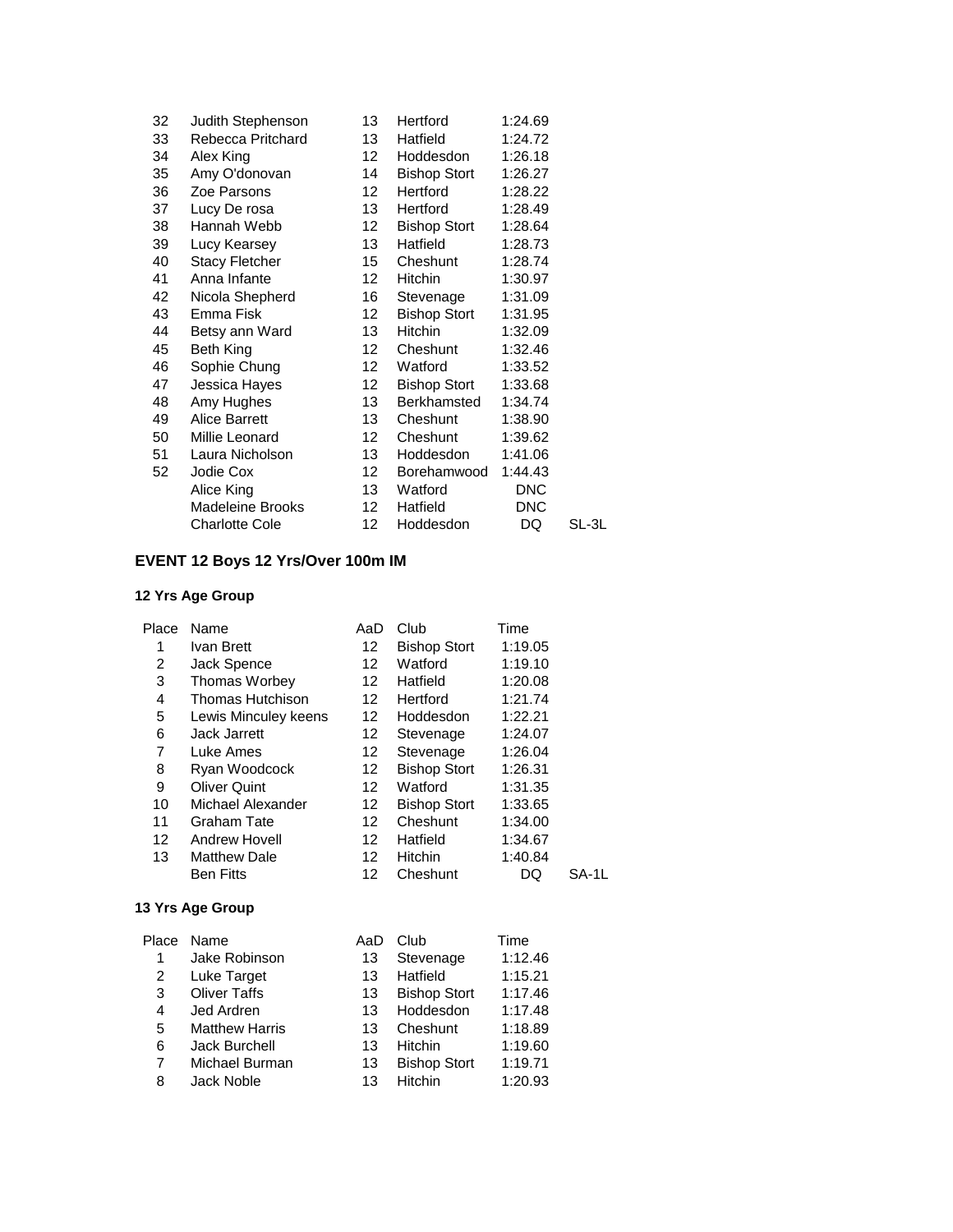| 9  | <b>Ben Cotton</b>       | 13 | <b>Hitchin</b>      | 1:22.90 |       |
|----|-------------------------|----|---------------------|---------|-------|
| 10 | Callum Bedding          | 13 | Hoddesdon           | 1:23.21 |       |
| 11 | <b>Matthew Costello</b> | 13 | Stevenage           | 1:25.88 |       |
| 12 | <b>Fraser Chivers</b>   | 13 | Hitchin             | 1:25.90 |       |
| 13 | Liam Nugent             | 13 | Cheshunt            | 1:26.65 |       |
| 14 | Aaron Fletcher          | 13 | Cheshunt            | 1:29.37 |       |
|    | Ben Springham           | 13 | <b>Bishop Stort</b> | DQ      | ST-1L |

| Place | Name                   | AaD | Club                | Time    |
|-------|------------------------|-----|---------------------|---------|
| 1     | John Ayres             | 14  | Hoddesdon           | 1:09.14 |
| 2     | <b>Nik Spears</b>      | 14  | Watford             | 1:13.09 |
| 3     | <b>Mitchell Holmes</b> | 14  | Hoddesdon           | 1:16.20 |
| 4     | <b>Brett Harding</b>   | 14  | Hertford            | 1:17.24 |
| 5     | <b>Andrew Sewell</b>   | 14  | <b>Bushey</b>       | 1:17.55 |
| 6     | Tom Marshland          | 14  | Stevenage           | 1:19.58 |
| 7     | <b>Edward Rudge</b>    | 14  | <b>Bishop Stort</b> | 1:20.98 |
| 8     | Lewis Childs           | 14  | Verulam             | 1:22.42 |
| 9     | <b>Matthew Barton</b>  | 14  | <b>Bishop Stort</b> | 1:23.04 |
| 10    | Joseph Mallon          | 14  | Stevenage           | 1:23.67 |
| 11    | Sam Gasston            |     | 14 Stevenage        | 1:25.67 |
|       |                        |     |                     |         |

# **15 Yrs/Over Age Group**

| Place | Name                    | AaD | Club                | Time    |
|-------|-------------------------|-----|---------------------|---------|
| 1     | <b>Richard Mollov</b>   | 17  | <b>Bishop Stort</b> | 1:02.83 |
| 2     | <b>Stuart Clarke</b>    | 23  | <b>Bishop Stort</b> | 1:05.01 |
| 3     | <b>Tobias Hodges</b>    | 15  | <b>Bishop Stort</b> | 1:11.44 |
| 4     | Jamie Sirett            | 19  | Cheshunt            | 1:11.88 |
| 5     | <b>Oliver Creasev</b>   | 15  | Hitchin             | 1:11.91 |
| 6     | Lewis Rainbow           | 16  | <b>Hitchin</b>      | 1:12.25 |
| 7     | <b>Christopher Tate</b> | 16  | Cheshunt            | 1:12.38 |
| 8     | Ben King                | 15  | Cheshunt            | 1:12.42 |
| 9     | Dayne Lunn              | 17  | Cheshunt            | 1:12.88 |
| 10    | <b>Shaun Dempsey</b>    | 15  | Stevenage           | 1:13.07 |
| 11    | <b>Jake Sanders</b>     | 16  | Verulam             | 1:13.60 |
| 12    | Liam Woodcock           | 15  | <b>Bishop Stort</b> | 1:14.85 |
| 13    | <b>Ben Davies</b>       | 15  | Verulam             | 1:16.34 |
| 14    | <b>Philip Lockett</b>   | 16  | <b>Bushey</b>       | 1:17.88 |
| 15    | Daniel Rowe             | 17  | Verulam             | 1:22.41 |
| 16    | <b>Alex Trew</b>        | 15  | Cheshunt            | 1:22.87 |
|       |                         |     |                     |         |

| Name                    | AaD | Club                | Time    |
|-------------------------|-----|---------------------|---------|
| <b>Richard Molloy</b>   | 17  | <b>Bishop Stort</b> | 1:02.83 |
| <b>Stuart Clarke</b>    | 23  | <b>Bishop Stort</b> | 1:05.01 |
| John Ayres              | 14  | Hoddesdon           | 1:09.14 |
| <b>Tobias Hodges</b>    | 15  | <b>Bishop Stort</b> | 1:11.44 |
| <b>Jamie Sirett</b>     | 19  | Cheshunt            | 1:11.88 |
| <b>Oliver Creasev</b>   | 15  | Hitchin             | 1:11.91 |
| Lewis Rainbow           | 16  | Hitchin             | 1:12.25 |
| <b>Christopher Tate</b> | 16  | Cheshunt            | 1:12.38 |
| Ben King                | 15  | Cheshunt            | 1:12.42 |
| Jake Robinson           | 13  | Stevenage           | 1:12.46 |
| Dayne Lunn              | 17  | Cheshunt            | 1:12.88 |
|                         |     |                     |         |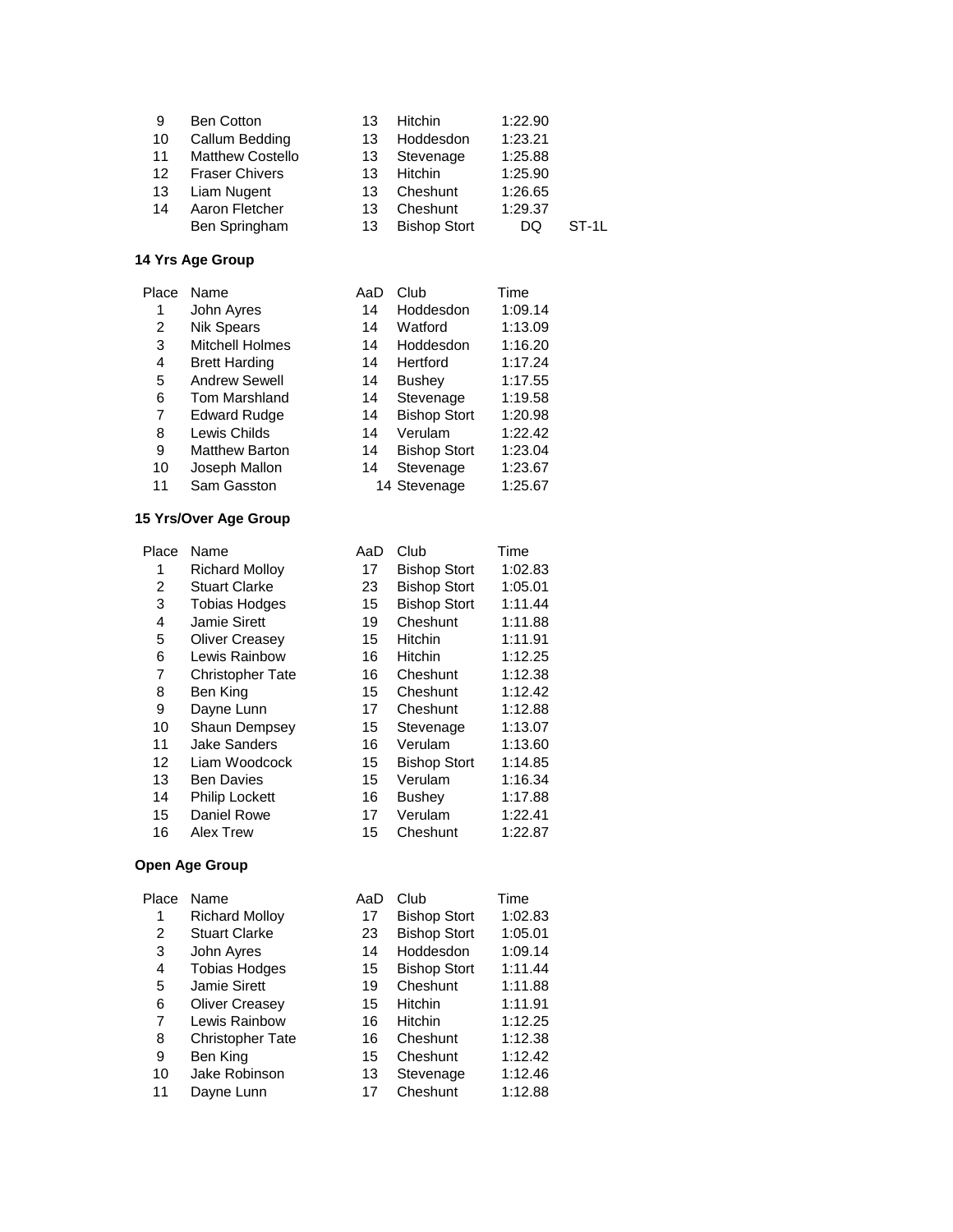| 12 | Shaun Dempsey           | 15 | Stevenage           | 1:13.07 |       |
|----|-------------------------|----|---------------------|---------|-------|
| 13 | <b>Nik Spears</b>       | 14 | Watford             | 1:13.09 |       |
| 14 | Jake Sanders            | 16 | Verulam             | 1:13.60 |       |
| 15 | Liam Woodcock           | 15 | <b>Bishop Stort</b> | 1:14.85 |       |
| 16 | Luke Target             | 13 | Hatfield            | 1:15.21 |       |
| 17 | <b>Mitchell Holmes</b>  | 14 | Hoddesdon           | 1:16.20 |       |
| 18 | <b>Ben Davies</b>       | 15 | Verulam             | 1:16.34 |       |
| 19 | <b>Brett Harding</b>    | 14 | Hertford            | 1:17.24 |       |
| 20 | <b>Oliver Taffs</b>     | 13 | <b>Bishop Stort</b> | 1:17.46 |       |
| 21 | Jed Ardren              | 13 | Hoddesdon           | 1:17.48 |       |
| 22 | <b>Andrew Sewell</b>    | 14 | <b>Bushey</b>       | 1:17.55 |       |
| 23 | <b>Philip Lockett</b>   | 16 | <b>Bushey</b>       | 1:17.88 |       |
| 24 | <b>Matthew Harris</b>   | 13 | Cheshunt            | 1:18.89 |       |
| 25 | Ivan Brett              | 12 | <b>Bishop Stort</b> | 1:19.05 |       |
| 26 | Jack Spence             | 12 | Watford             | 1:19.10 |       |
| 27 | <b>Tom Marshland</b>    | 14 | Stevenage           | 1:19.58 |       |
| 28 | <b>Jack Burchell</b>    | 13 | Hitchin             | 1:19.60 |       |
| 29 | Michael Burman          | 13 | <b>Bishop Stort</b> | 1:19.71 |       |
| 30 | <b>Thomas Worbey</b>    | 12 | Hatfield            | 1:20.08 |       |
| 31 | <b>Jack Noble</b>       | 13 | <b>Hitchin</b>      | 1:20.93 |       |
| 32 | <b>Edward Rudge</b>     | 14 | <b>Bishop Stort</b> | 1:20.98 |       |
| 33 | <b>Thomas Hutchison</b> | 12 | Hertford            | 1:21.74 |       |
| 34 | Lewis Minculey keens    | 12 | Hoddesdon           | 1:22.21 |       |
| 35 | Daniel Rowe             | 17 | Verulam             | 1:22.41 |       |
| 36 | Lewis Childs            | 14 | Verulam             | 1:22.42 |       |
| 37 | <b>Alex Trew</b>        | 15 | Cheshunt            | 1:22.87 |       |
| 38 | <b>Ben Cotton</b>       | 13 | <b>Hitchin</b>      | 1:22.90 |       |
| 39 | <b>Matthew Barton</b>   | 14 | <b>Bishop Stort</b> | 1:23.04 |       |
| 40 | Callum Bedding          | 13 | Hoddesdon           | 1:23.21 |       |
| 41 | Joseph Mallon           | 14 | Stevenage           | 1:23.67 |       |
| 42 | <b>Jack Jarrett</b>     | 12 | Stevenage           | 1:24.07 |       |
| 43 | Sam Gasston             | 14 | Stevenage           | 1:25.67 |       |
| 44 | <b>Matthew Costello</b> | 13 | Stevenage           | 1:25.88 |       |
| 45 | <b>Fraser Chivers</b>   | 13 | <b>Hitchin</b>      | 1:25.90 |       |
| 46 | Luke Ames               | 12 | Stevenage           | 1:26.04 |       |
| 47 | Ryan Woodcock           | 12 | <b>Bishop Stort</b> | 1:26.31 |       |
| 48 | Liam Nugent             | 13 | Cheshunt            | 1:26.65 |       |
| 49 | Aaron Fletcher          | 13 | Cheshunt            | 1:29.37 |       |
| 50 | <b>Oliver Quint</b>     | 12 | Watford             | 1:31.35 |       |
| 51 | Michael Alexander       | 12 | <b>Bishop Stort</b> | 1:33.65 |       |
| 52 | Graham Tate             | 12 | Cheshunt            | 1:34.00 |       |
| 53 | Andrew Hovell           | 12 | Hatfield            | 1:34.67 |       |
| 54 | <b>Matthew Dale</b>     | 12 | <b>Hitchin</b>      | 1:40.84 |       |
|    | <b>Ben Fitts</b>        | 12 | Cheshunt            | DQ      | SA-1L |
|    | Ben Springham           | 13 | <b>Bishop Stort</b> | DQ      | ST-1L |

# **EVENT 13 Girls 11 Yrs/Under 50m Butterfly**

|   | Place Name        | AaD | Club           | Time  |
|---|-------------------|-----|----------------|-------|
| 1 | Gemma Swindell    | я   | Hatfield       | 41.56 |
| 2 | Katie Smith       | 9   | Hatfield       | 43.38 |
| 3 | Sophie Thomson    | 9   | Hertford       | 44.16 |
| 4 | Rebecca Freestone | 9   | Hoddesdon      | 47.07 |
| 5 | Megan Pain        | 9   | <b>Hitchin</b> | 47.72 |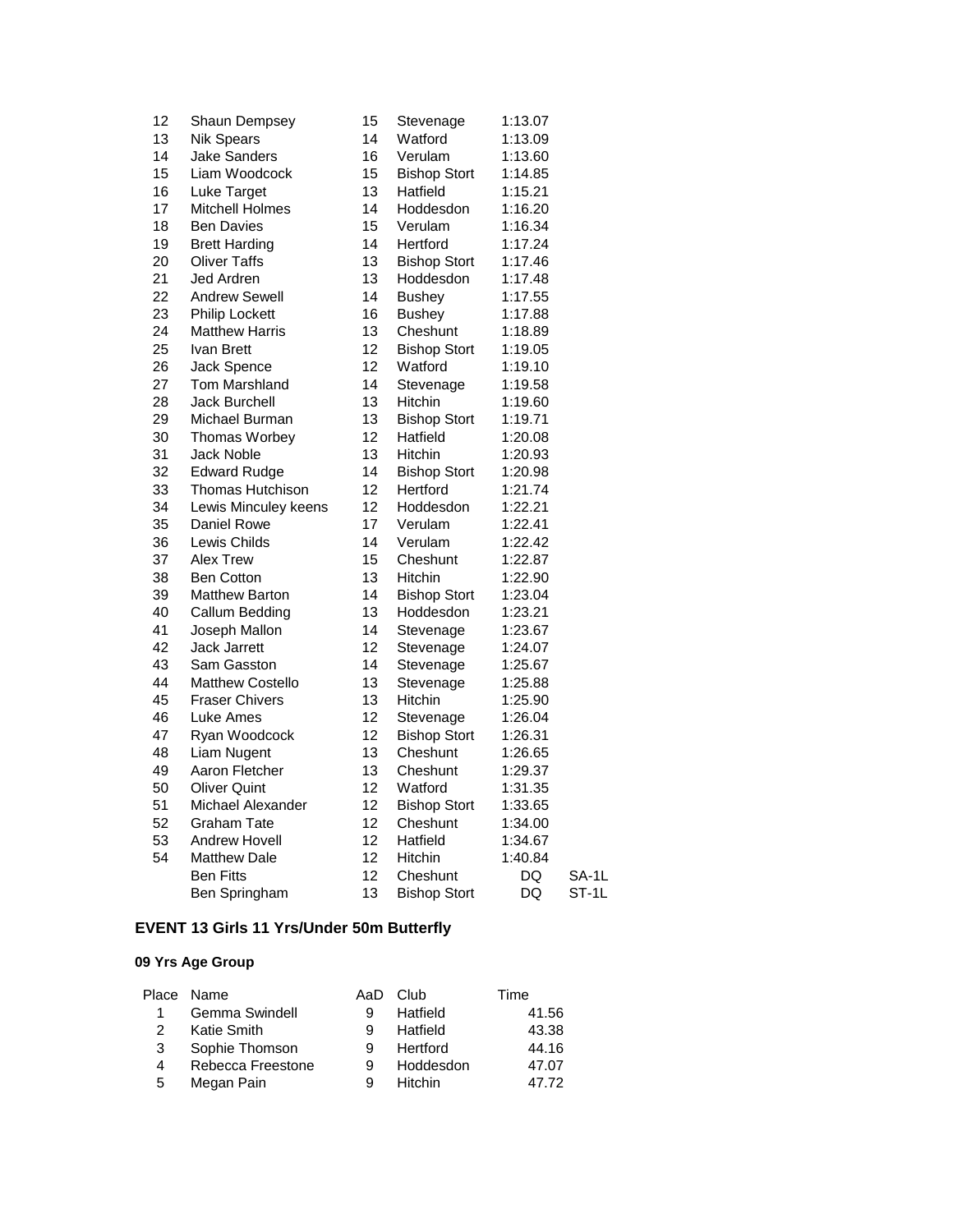| 6                 | <b>Elizabeth Barcroft</b> |   | Hatfield            | 48.50 |
|-------------------|---------------------------|---|---------------------|-------|
| 7                 | Olivia Hazell             | 9 | Stevenage           | 48.84 |
| 8                 | Julianne Sullivan         | 9 | Cheshunt            | 49.18 |
| 9                 | Jessica Dynes             | 9 | Hatfield            | 54.44 |
| 10                | Sophie Rose               | 9 | Hoddesdon           | 54.78 |
| 11                | <b>Bethan Jones</b>       | 9 | <b>Bishop Stort</b> | 55.02 |
| $12 \overline{ }$ | Fiona Mc quire            | 9 | Watford             | 58.92 |

| Place | Name                       | AaD | Club           | Time      |
|-------|----------------------------|-----|----------------|-----------|
| 1     | <b>Charlotte Ballard</b>   | 10  | Hatfield       | 39.93     |
| 2     | Emma Target                | 10  | Hatfield       | 40.03     |
| 3     | Danielle Murphy            | 10  | Stevenage      | 42.00     |
| 4     | <b>Sydney Crouch</b>       | 10  | Hoddesdon      | 42.91     |
| 5     | Aimi De rosa               | 10  | Hertford       | 43.49     |
| 6     | Anise Jones                | 10  | <b>Hitchin</b> | 43.75     |
| 7     | <b>Megan Nation</b>        | 10  | Stevenage      | 44.48     |
| 8     | <b>Lily West</b>           | 10  | Stevenage      | 44.81     |
| 9     | Charlotte Longden          | 10  | Hatfield       | 46.54     |
| 10    | Abby Smith                 | 10  | Cheshunt       | 46.58     |
| 11    | Hayley Warrington          | 10  | Hoddesdon      | 48.02     |
| 12    | Alice Infante              | 10  | <b>Hitchin</b> | 48.90     |
| 13    | <b>Bethany Fitzsimmons</b> | 10  | Hertford       | 54.19     |
| 14    | <b>Sarah Cutts</b>         | 10  | Hoddesdon      | 54.37     |
| 15    | Shona Costello             | 10  | Hoddesdon      | 55.27     |
|       | <b>Emily Wright</b>        | 10  | <b>Hitchin</b> | SA-<br>DQ |

### **11 Yrs Age Group**

| Place | Name                  | AaD | Club           | Time      |
|-------|-----------------------|-----|----------------|-----------|
| 1     | Ashley Ransome        | 11  | Hertford       | 34.43     |
| 2     | Sian Lockett          | 11  | Hatfield       | 36.40     |
| 3     | Alison Binns          | 11  | Bushey         | 37.80     |
| 4     | Alice Garnier         | 11  | <b>Bushey</b>  | 39.08     |
| 5     | Molly Ewins           | 11  | Stevenage      | 39.28     |
| 6     | Shelley Hyde          | 11  | Hertford       | 40.05     |
| 7     | Madeleine Churchman   | 11  | Hitchin        | 42.66     |
| 8     | Rebecca Suzan         | 11  | Hoddesdon      | 43.40     |
| 9     | Georgia Hazell        | 11  | Stevenage      | 43.64     |
| 10    | Naomi Raw             | 11  | Bushey         | 44.01     |
| 11    | Gemma Shipway         | 11  | Cheshunt       | 44.48     |
| 12    | Evie Millar           | 11  | Hertford       | 44.72     |
| 13    | Zoe Hague             | 11  | <b>Hitchin</b> | 44.88     |
| 14    | Molly Mc kenzie       | 11  | Hitchin        | 46.06     |
| 15    | Jessica Merulla       | 11  | Hoddesdon      | 47.59     |
| 16    | Sabre Van diyk        | 11  | Hatfield       | 48.45     |
| 17    | Faye Nugent           | 11  | Cheshunt       | 49.28     |
| 18    | Kerry Holt            | 11  | Borehamwood    | 52.87     |
|       | <b>Molly Savident</b> | 11  | Hatfield       | SA-<br>DQ |
|       |                       |     |                |           |

| Place Name       | AaD Club    | Time  |
|------------------|-------------|-------|
| 1 Ashley Ransome | 11 Hertford | 34.43 |
| 2 Sian Lockett   | 11 Hatfield | 36.40 |
| 3 Alison Binns   | 11 Bushev   | 37.80 |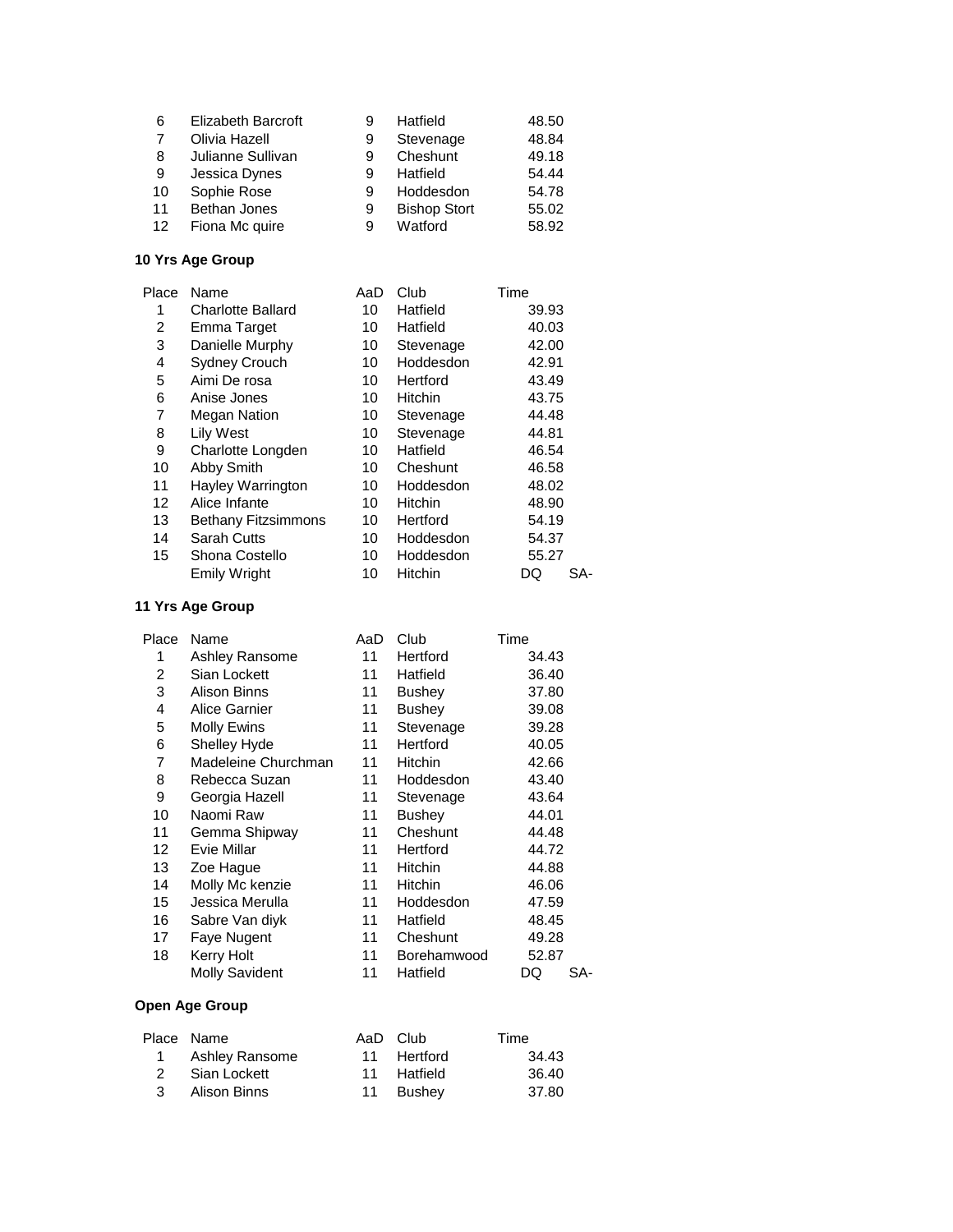| 4  | Alice Garnier              | 11 | <b>Bushey</b>       | 39.08     |
|----|----------------------------|----|---------------------|-----------|
| 5  | <b>Molly Ewins</b>         | 11 | Stevenage           | 39.28     |
| 6  | <b>Charlotte Ballard</b>   | 10 | Hatfield            | 39.93     |
| 7  | Emma Target                | 10 | Hatfield            | 40.03     |
| 8  | Shelley Hyde               | 11 | Hertford            | 40.05     |
| 9  | Gemma Swindell             | 9  | Hatfield            | 41.56     |
| 10 | Danielle Murphy            | 10 | Stevenage           | 42.00     |
| 11 | Madeleine Churchman        | 11 | Hitchin             | 42.66     |
| 12 | <b>Sydney Crouch</b>       | 10 | Hoddesdon           | 42.91     |
| 13 | Katie Smith                | 9  | Hatfield            | 43.38     |
| 14 | Rebecca Suzan              | 11 | Hoddesdon           | 43.40     |
| 15 | Aimi De rosa               | 10 | Hertford            | 43.49     |
| 16 | Georgia Hazell             | 11 | Stevenage           | 43.64     |
| 17 | Anise Jones                | 10 | Hitchin             | 43.75     |
| 18 | Naomi Raw                  | 11 | <b>Bushey</b>       | 44.01     |
| 19 | Sophie Thomson             | 9  | Hertford            | 44.16     |
| 20 | Gemma Shipway              | 11 | Cheshunt            | 44.48     |
| 20 | <b>Megan Nation</b>        | 10 | Stevenage           | 44.48     |
| 22 | <b>Evie Millar</b>         | 11 | Hertford            | 44.72     |
| 23 | <b>Lily West</b>           | 10 | Stevenage           | 44.81     |
| 24 | Zoe Hague                  | 11 | Hitchin             | 44.88     |
| 25 | Molly Mc kenzie            | 11 | Hitchin             | 46.06     |
| 26 | Charlotte Longden          | 10 | Hatfield            | 46.54     |
| 27 | Abby Smith                 | 10 | Cheshunt            | 46.58     |
| 28 | Rebecca Freestone          | 9  | Hoddesdon           | 47.07     |
| 29 | Jessica Merulla            | 11 | Hoddesdon           | 47.59     |
| 30 | Megan Pain                 | 9  | <b>Hitchin</b>      | 47.72     |
| 31 | Hayley Warrington          | 10 | Hoddesdon           | 48.02     |
| 32 | Sabre Van diyk             | 11 | Hatfield            | 48.45     |
| 33 | <b>Elizabeth Barcroft</b>  | 9  | Hatfield            | 48.50     |
| 34 | Olivia Hazell              | 9  | Stevenage           | 48.84     |
| 35 | Alice Infante              | 10 | Hitchin             | 48.90     |
| 36 | Julianne Sullivan          | 9  | Cheshunt            | 49.18     |
| 37 | Faye Nugent                | 11 | Cheshunt            | 49.28     |
| 38 | <b>Kerry Holt</b>          | 11 | Borehamwood         | 52.87     |
| 39 | <b>Bethany Fitzsimmons</b> | 10 | Hertford            | 54.19     |
| 40 | Sarah Cutts                | 10 | Hoddesdon           | 54.37     |
| 41 | Jessica Dynes              | 9  | Hatfield            | 54.44     |
| 42 | Sophie Rose                | 9  | Hoddesdon           | 54.78     |
| 43 | Bethan Jones               | 9  | <b>Bishop Stort</b> | 55.02     |
| 44 | Shona Costello             | 10 | Hoddesdon           | 55.27     |
| 45 | Fiona Mc quire             | 9  | Watford             | 58.92     |
|    | <b>Emily Wright</b>        | 10 | Hitchin             | DQ<br>SA- |
|    | <b>Molly Savident</b>      | 11 | Hatfield            | DQ<br>SA- |

# **EVENT 14 Boys 11 Yrs/Under 50m Butterfly**

|    | Place Name            | AaD | Club      | Time    |
|----|-----------------------|-----|-----------|---------|
| -1 | <b>Will Kearsey</b>   | 9   | Hatfield  | 40.00   |
| 2  | <b>Charles Oliver</b> | 9   | Hatfield  | 43.44   |
| 3  | <b>Ben Ransome</b>    | 9   | Hertford  | 49.26   |
| 4  | <b>Philip Ball</b>    | 9   | Hatfield  | 50.54   |
| 5  | <b>Brodie Caress</b>  | 9   | Hertford  | 52.09   |
| 6  | David Cole            | 9   | Hoddesdon | 1:00.91 |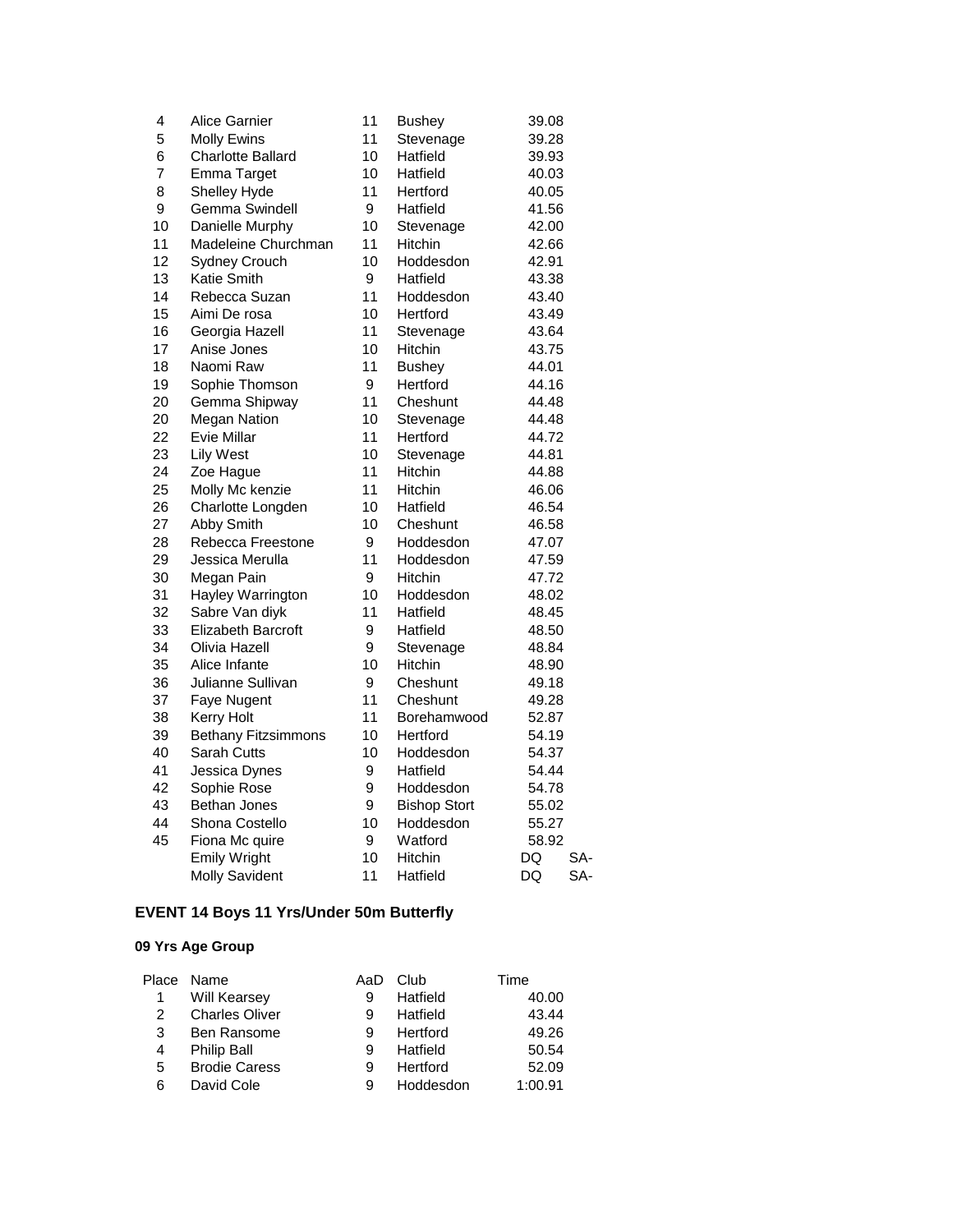| Nathan Nabil | 9 Cheshunt  | DQ SA- |  |
|--------------|-------------|--------|--|
| Scott King   | 9 Hoddesdon | DO SA- |  |

| Place | Name                  | AaD | Club           | Time        |  |
|-------|-----------------------|-----|----------------|-------------|--|
| 1     | Martyn Walton         | 10  | Stevenage      | 37.44       |  |
| 2     | Nico Campbell         | 10  | Cheshunt       | 37.74       |  |
| 3     | Benjamin Purcell      | 10  | Hatfield       | 40.55       |  |
| 4     | Luke Plant            | 10  | Hertford       | 44.10       |  |
| 5     | Ranishka Kumarage     | 10  | Hatfield       | 46.85       |  |
| 6     | Samuel Longden        | 10  | Hatfield       | 47.73       |  |
| 7     | George De fraine      | 10  | <b>Hitchin</b> | 50.16       |  |
| 8     | Jordan Icelli         | 10  | Hoddesdon      | 51.21       |  |
| 9     | Tristan Johnson       | 10  | Cheshunt       | 55.64       |  |
| 10    | Joshua Andrews        | 10  | Stevenage      | 58.04       |  |
|       | <b>Callum Chivers</b> | 10  | Hitchin        | <b>DNC</b>  |  |
|       | Luke Broughal         | 10  | Hoddesdon      | <b>DNC</b>  |  |
|       | Alex Smith            | 10  | Hitchin        | DQ<br>SA-2L |  |

# **11 Yrs Age Group**

| Place | Name                    | AaD | Club           | Time      |
|-------|-------------------------|-----|----------------|-----------|
| 1     | <b>Matthew Williams</b> | 11  | Cheshunt       | 35.66     |
| 2     | Liam Doonan             | 11  | Hatfield       | 35.71     |
| 3     | Luke Jones              | 11  | Hatfield       | 39.27     |
| 4     | Joseph Mileusnic        | 11  | Stevenage      | 42.08     |
| 5     | Philip Murphy           | 11  | Hertford       | 42.14     |
| 6     | <b>Bradley Slavinec</b> | 11  | <b>Bushey</b>  | 42.43     |
| 7     | Sam Ditchfield          | 11  | Hertford       | 43.26     |
| 8     | Albert Johnson          | 11  | Hoddesdon      | 49.29     |
| 9     | <b>Jason Trew</b>       | 11  | Cheshunt       | 53.18     |
| 10    | <b>Robert Funnell</b>   | 11  | Hertford       | 54.70     |
|       | <b>Thomas Hardy</b>     | 11  | <b>Hitchin</b> | SL-<br>DQ |

| Place | Name                    | AaD | Club           | Time  |
|-------|-------------------------|-----|----------------|-------|
| 1     | <b>Matthew Williams</b> | 11  | Cheshunt       | 35.66 |
| 2     | Liam Doonan             | 11  | Hatfield       | 35.71 |
| 3     | Martyn Walton           | 10  | Stevenage      | 37.44 |
| 4     | Nico Campbell           | 10  | Cheshunt       | 37.74 |
| 5     | Luke Jones              | 11  | Hatfield       | 39.27 |
| 6     | Will Kearsey            | 9   | Hatfield       | 40.00 |
| 7     | <b>Benjamin Purcell</b> | 10  | Hatfield       | 40.55 |
| 8     | Joseph Mileusnic        | 11  | Stevenage      | 42.08 |
| 9     | Philip Murphy           | 11  | Hertford       | 42.14 |
| 10    | <b>Bradley Slavinec</b> | 11  | Bushey         | 42.43 |
| 11    | Sam Ditchfield          | 11  | Hertford       | 43.26 |
| 12    | <b>Charles Oliver</b>   | 9   | Hatfield       | 43.44 |
| 13    | Luke Plant              | 10  | Hertford       | 44.10 |
| 14    | Ranishka Kumarage       | 10  | Hatfield       | 46.85 |
| 15    | Samuel Longden          | 10  | Hatfield       | 47.73 |
| 16    | Ben Ransome             | 9   | Hertford       | 49.26 |
| 17    | Albert Johnson          | 11  | Hoddesdon      | 49.29 |
| 18    | George De fraine        | 10  | <b>Hitchin</b> | 50.16 |
|       |                         |     |                |       |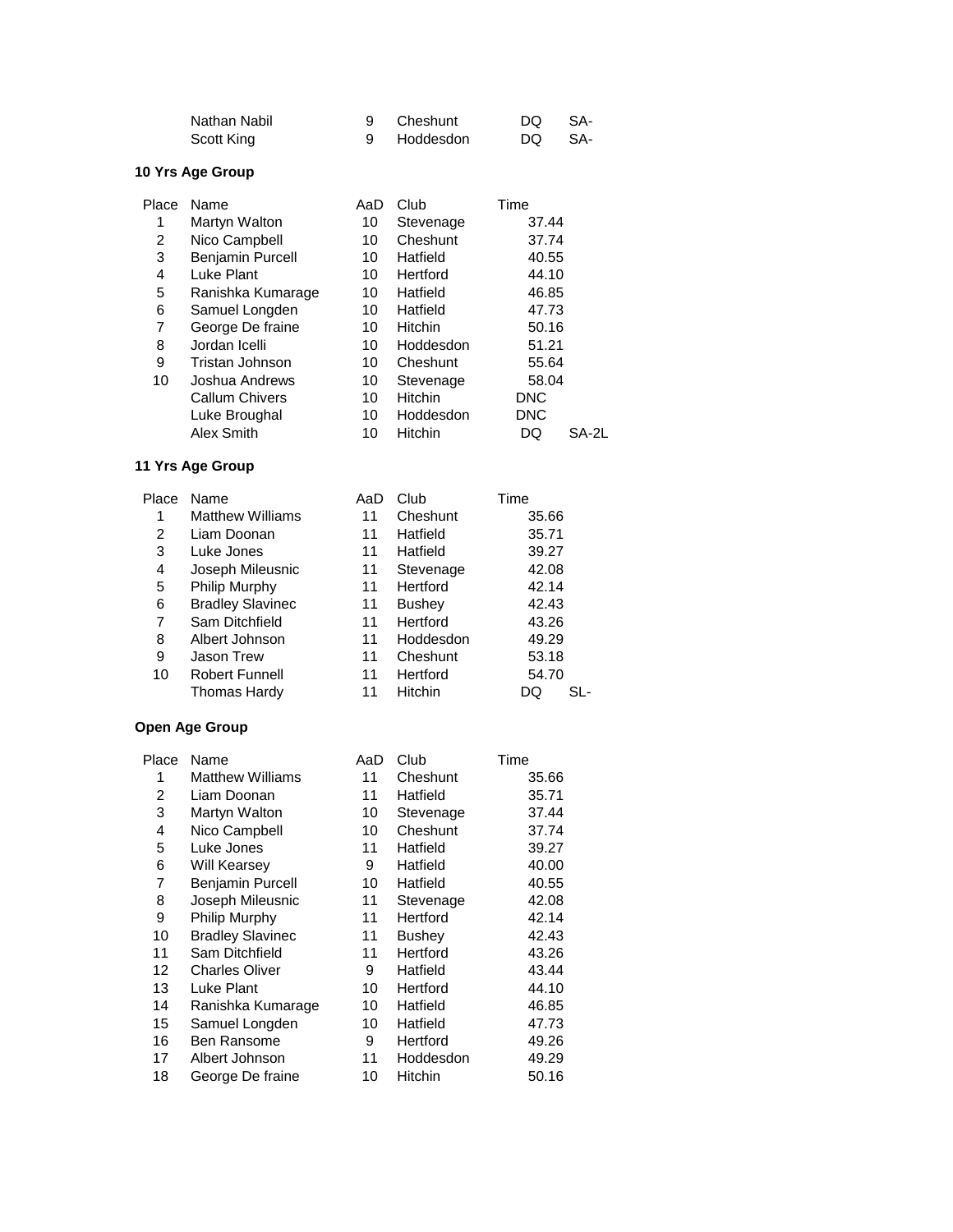| Philip Ball           | 9  | Hatfield       | 50.54      |       |
|-----------------------|----|----------------|------------|-------|
| Jordan Icelli         | 10 | Hoddesdon      | 51.21      |       |
| <b>Brodie Caress</b>  | 9  | Hertford       | 52.09      |       |
| <b>Jason Trew</b>     | 11 | Cheshunt       | 53.18      |       |
| <b>Robert Funnell</b> | 11 | Hertford       | 54.70      |       |
| Tristan Johnson       | 10 | Cheshunt       | 55.64      |       |
| Joshua Andrews        | 10 | Stevenage      | 58.04      |       |
| David Cole            | 9  | Hoddesdon      | 1:00.91    |       |
| <b>Callum Chivers</b> | 10 | Hitchin        | <b>DNC</b> |       |
| Luke Broughal         | 10 | Hoddesdon      | <b>DNC</b> |       |
| Nathan Nabil          | 9  | Cheshunt       | DQ         | SA-   |
| Scott King            | 9  | Hoddesdon      | DQ         | SA-   |
| Alex Smith            | 10 | <b>Hitchin</b> | DQ         | SA-2L |
| <b>Thomas Hardy</b>   | 11 | Hitchin        | DQ         | SL-   |
|                       |    |                |            |       |

#### **EVENT 15 Girls 12 Yrs/Over 100m Backstroke**

#### **12 Yrs Age Group**

| Place | Name                    | AaD | Club                | Time       |
|-------|-------------------------|-----|---------------------|------------|
| 1     | Lydia Smith             | 12  | Hatfield            | 1:14.88    |
| 2     | <b>Charlotte Reid</b>   | 12  | Hitchin             | 1:19.16    |
| 3     | Keira Sullivan          | 12  | Cheshunt            | 1:23.02    |
| 4     | <b>Harriet Clifford</b> | 12  | Hatfield            | 1:23.89    |
| 5     | Jessica Waters          | 12  | Hoddesdon           | 1:24.23    |
| 6     | Tara Keswick            | 12  | Hoddesdon           | 1:24.82    |
| 7     | Alex King               | 12  | Hoddesdon           | 1:25.38    |
| 8     | <b>Charlotte Barton</b> | 12  | <b>Bishop Stort</b> | 1:25.68    |
| 9     | Zoe Parsons             | 12  | Hertford            | 1:27.81    |
| 10    | Ellie Smith             | 12  | Hoddesdon           | 1:28.52    |
| 11    | Anna Infante            | 12  | Hitchin             | 1:30.68    |
| 12    | <b>Charlotte Cole</b>   | 12  | Hoddesdon           | 1:31.28    |
| 13    | Beth King               | 12  | Cheshunt            | 1:32.51    |
| 14    | Hannah Webb             | 12  | <b>Bishop Stort</b> | 1:33.26    |
| 15    | Sophie Chung            | 12  | Watford             | 1:36.20    |
| 16    | Millie Leonard          | 12  | Cheshunt            | 1:37.17    |
| 17    | Jessica Hayes           | 12  | <b>Bishop Stort</b> | 1:38.93    |
|       | Madeleine Brooks        | 12  | Hatfield            | <b>DNC</b> |
|       |                         |     |                     |            |

| Place | Name                     | AaD | Club               | Time    |
|-------|--------------------------|-----|--------------------|---------|
| 1     | Jade Abernethy           | 13  | Hertford           | 1:13.31 |
| 2     | Holly Gannon             | 13  | Hoddesdon          | 1:16.07 |
| 3     | <b>Charlotte Merrell</b> | 13  | <b>Hitchin</b>     | 1:17.76 |
| 4     | Harriet Cook             | 13  | Cheshunt           | 1:19.51 |
| 5     | <b>Tiffany Price</b>     | 13  | Hertford           | 1:20.69 |
| 6     | Abby Livingstone         | 13  | Stevenage          | 1:22.53 |
| 7     | Kerry Ranger             | 13  | Cheshunt           | 1:22.62 |
| 8     | <b>Sharn Verrier</b>     | 13  | Hoddesdon          | 1:22.71 |
| 9     | Rebecca Pritchard        | 13  | Hatfield           | 1:23.97 |
| 10    | Lucy De rosa             | 13  | Hertford           | 1:29.34 |
| 11    | Lucy Kearsey             | 13  | Hatfield           | 1:32.18 |
| 12    | Alice King               | 13  | Watford            | 1:33.40 |
| 13    | Amy Hughes               | 13  | <b>Berkhamsted</b> | 1:35.27 |
| 14    | Betsy ann Ward           | 13  | Hitchin            | 1:40.31 |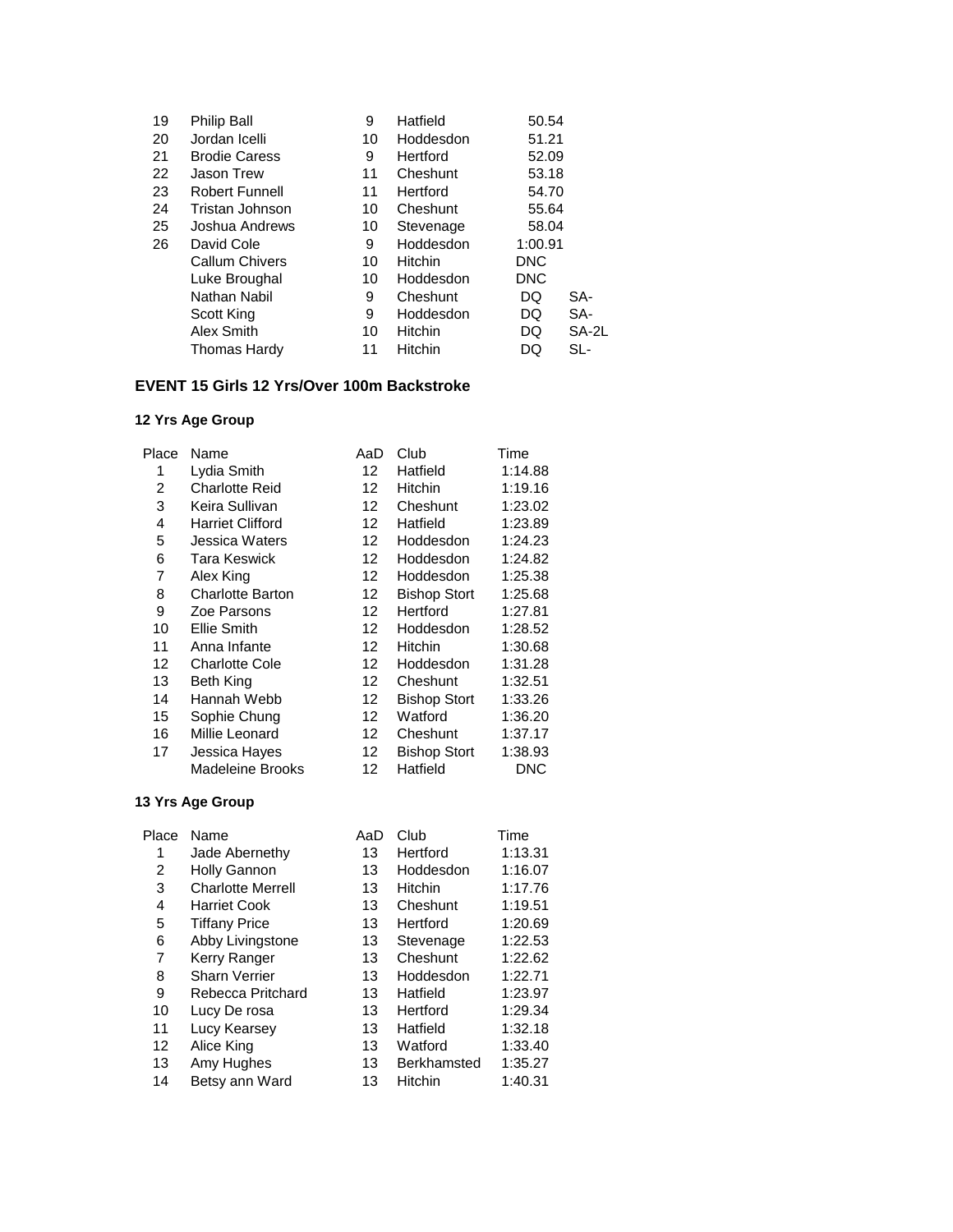|   | Place Name           | AaD | Club                | Time       |
|---|----------------------|-----|---------------------|------------|
|   | Saffron Ardren       | 14  | Hoddesdon           | 1:15.89    |
| 2 | <b>Esther Hodges</b> | 14  | <b>Bishop Stort</b> | 1:20.25    |
| 3 | <b>Claire Fisk</b>   | 14  | <b>Bishop Stort</b> | 1:21.39    |
| 4 | <b>Tamsyn Willis</b> | 14  | <b>Bushey</b>       | 1:22.01    |
| 5 | Daisy Yeomans        | 14  | Verulam             | 1:26.45    |
|   | Sarah Swindell       | 14  | Hatfield            | <b>DNC</b> |

#### **15 Yrs/Over Age Group**

|   | Place Name                | AaD | Club        | Time    |
|---|---------------------------|-----|-------------|---------|
| 1 | Rebecca Allen             | 17  | Hitchin     | 1:17.57 |
| 2 | <b>Katie Quinn</b>        | 15  | Hatfield    | 1:21.97 |
| 3 | <b>Isobel Dunnicliffe</b> | 16  | Stevenage   | 1:24.12 |
| 4 | <b>Stacy Fletcher</b>     |     | 15 Cheshunt | 1:27.14 |
| 5 | Nicola Shepherd           | 16. | Stevenage   | 1:32.68 |

| Place          | Name                      | AaD | Club                | Time    |
|----------------|---------------------------|-----|---------------------|---------|
| 1              | Jade Abernethy            | 13  | Hertford            | 1:13.31 |
| $\overline{c}$ | Lydia Smith               | 12  | Hatfield            | 1:14.88 |
| 3              | Saffron Ardren            | 14  | Hoddesdon           | 1:15.89 |
| 4              | <b>Holly Gannon</b>       | 13  | Hoddesdon           | 1:16.07 |
| 5              | Rebecca Allen             | 17  | Hitchin             | 1:17.57 |
| 6              | <b>Charlotte Merrell</b>  | 13  | Hitchin             | 1:17.76 |
| 7              | <b>Charlotte Reid</b>     | 12  | <b>Hitchin</b>      | 1:19.16 |
| 8              | <b>Harriet Cook</b>       | 13  | Cheshunt            | 1:19.51 |
| 9              | <b>Esther Hodges</b>      | 14  | <b>Bishop Stort</b> | 1:20.25 |
| 10             | <b>Tiffany Price</b>      | 13  | Hertford            | 1:20.69 |
| 11             | <b>Claire Fisk</b>        | 14  | <b>Bishop Stort</b> | 1:21.39 |
| 12             | Katie Quinn               | 15  | Hatfield            | 1:21.97 |
| 13             | Tamsyn Willis             | 14  | <b>Bushey</b>       | 1:22.01 |
| 14             | Abby Livingstone          | 13  | Stevenage           | 1:22.53 |
| 15             | Kerry Ranger              | 13  | Cheshunt            | 1:22.62 |
| 16             | <b>Sharn Verrier</b>      | 13  | Hoddesdon           | 1:22.71 |
| 17             | Keira Sullivan            | 12  | Cheshunt            | 1:23.02 |
| 18             | <b>Harriet Clifford</b>   | 12  | Hatfield            | 1:23.89 |
| 19             | Rebecca Pritchard         | 13  | Hatfield            | 1:23.97 |
| 20             | <b>Isobel Dunnicliffe</b> | 16  | Stevenage           | 1:24.12 |
| 21             | Jessica Waters            | 12  | Hoddesdon           | 1:24.23 |
| 22             | <b>Tara Keswick</b>       | 12  | Hoddesdon           | 1:24.82 |
| 23             | Alex King                 | 12  | Hoddesdon           | 1:25.38 |
| 24             | <b>Charlotte Barton</b>   | 12  | <b>Bishop Stort</b> | 1:25.68 |
| 25             | Daisy Yeomans             | 14  | Verulam             | 1:26.45 |
| 26             | <b>Stacy Fletcher</b>     | 15  | Cheshunt            | 1:27.14 |
| 27             | Zoe Parsons               | 12  | Hertford            | 1:27.81 |
| 28             | <b>Ellie Smith</b>        | 12  | Hoddesdon           | 1:28.52 |
| 29             | Lucy De rosa              | 13  | Hertford            | 1:29.34 |
| 30             | Anna Infante              | 12  | <b>Hitchin</b>      | 1:30.68 |
| 31             | <b>Charlotte Cole</b>     | 12  | Hoddesdon           | 1:31.28 |
| 32             | Lucy Kearsey              | 13  | Hatfield            | 1:32.18 |
| 33             | <b>Beth King</b>          | 12  | Cheshunt            | 1:32.51 |
| 34             | Nicola Shepherd           | 16  | Stevenage           | 1:32.68 |
|                |                           |     |                     |         |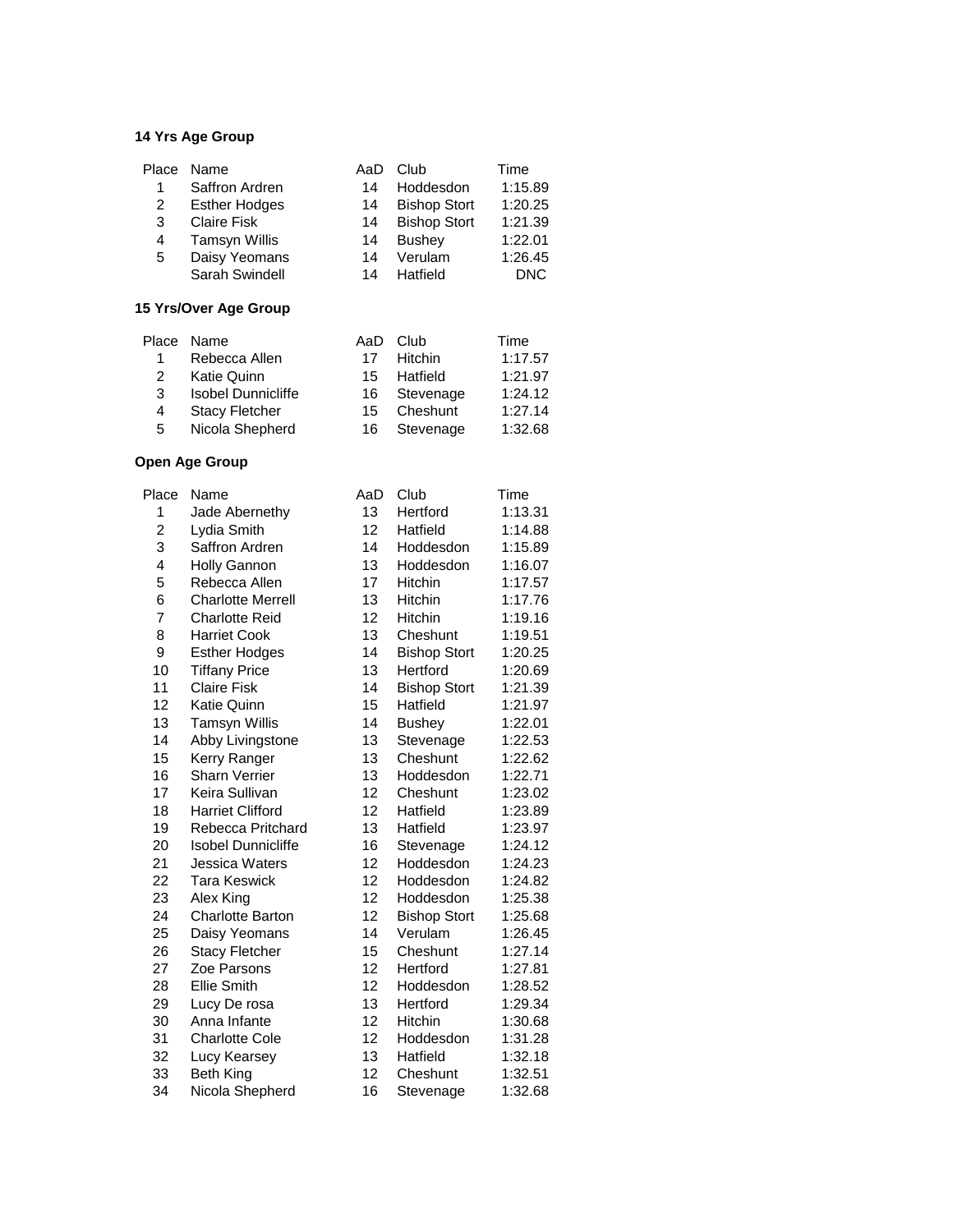| 35 | Hannah Webb             | 12 | <b>Bishop Stort</b> | 1:33.26    |
|----|-------------------------|----|---------------------|------------|
| 36 | Alice King              | 13 | Watford             | 1:33.40    |
| 37 | Amy Hughes              | 13 | <b>Berkhamsted</b>  | 1:35.27    |
| 38 | Sophie Chung            | 12 | Watford             | 1:36.20    |
| 39 | Millie Leonard          | 12 | Cheshunt            | 1:37.17    |
| 40 | Jessica Hayes           | 12 | <b>Bishop Stort</b> | 1:38.93    |
| 41 | Betsy ann Ward          | 13 | Hitchin             | 1:40.31    |
|    | <b>Madeleine Brooks</b> | 12 | Hatfield            | <b>DNC</b> |
|    | Sarah Swindell          | 14 | Hatfield            | <b>DNC</b> |

# **EVENT 16 Boys 12 Yrs/Over 100m Backstroke**

# **12 Yrs Age Group**

| Place | Name                | AaD | Club                | Time    |
|-------|---------------------|-----|---------------------|---------|
| 1     | Jack Spence         | 12  | Watford             | 1:16.25 |
| 2     | Thomas Worbey       | 12  | Hatfield            | 1:17.10 |
| 3     | Thomas Hutchison    | 12  | Hertford            | 1:22.44 |
| 4     | Ivan Brett          | 12  | <b>Bishop Stort</b> | 1:25.68 |
| 5     | Ryan Woodcock       | 12  | <b>Bishop Stort</b> | 1:26.00 |
| 6     | Graham Tate         | 12  | Cheshunt            | 1:29.09 |
| 7     | Luke Ames           | 12  | Stevenage           | 1:29.32 |
| 8     | Michael Alexander   | 12  | <b>Bishop Stort</b> | 1:30.35 |
| 9     | <b>Matthew Reah</b> | 12  | Stevenage           | 1:31.31 |
| 10    | <b>Matthew Dale</b> | 12  | Hitchin             | 1:35.91 |
| 11    | Andrew Hovell       | 12  | Hatfield            | 1:38.87 |
| 12    | <b>Ben Fitts</b>    | 12  | Cheshunt            | 1:59.00 |

# **13 Yrs Age Group**

| Place | Name                    | AaD | Club                | Time    |
|-------|-------------------------|-----|---------------------|---------|
| 1     | Jake Robinson           | 13  | Stevenage           | 1:14.20 |
| 2     | <b>Oliver Taffs</b>     | 13  | <b>Bishop Stort</b> | 1:18.17 |
| 3     | James Mc grail          | 13  | Hatfield            | 1:18.56 |
| 4     | Danny Buckley           | 13  | Stevenage           | 1:18.79 |
| 5     | <b>Matthew Costello</b> | 13  | Stevenage           | 1:20.41 |
| 6     | <b>Matthew Harris</b>   | 13  | Cheshunt            | 1:21.20 |
| 7     | Jed Ardren              | 13  | Hoddesdon           | 1:21.48 |
| 8     | <b>Jack Burchell</b>    | 13  | <b>Hitchin</b>      | 1:21.52 |
| 9     | <b>Fraser Chivers</b>   | 13  | <b>Hitchin</b>      | 1:22.22 |
| 10    | Luke Target             | 13  | Hatfield            | 1:23.04 |
| 11    | Michael Burman          | 13  | <b>Bishop Stort</b> | 1:23.15 |
| 12    | Callum Bedding          | 13  | Hoddesdon           | 1:26.46 |
| 13    | Aaron Fletcher          | 13  | Cheshunt            | 1:31.33 |
| 14    | Ben Springham           | 13  | <b>Bishop Stort</b> | 1:31.78 |
| 15    | Liam Nugent             | 13  | Cheshunt            | 1:37.80 |

| Place | Name                 | AaD | Club                | Time    |
|-------|----------------------|-----|---------------------|---------|
|       | John Ayres           | 14  | Hoddesdon           | 1:09.40 |
| 2     | <b>Nik Spears</b>    | 14  | Watford             | 1:14.03 |
| 3     | <b>Brett Harding</b> | 14  | Hertford            | 1:16.51 |
| 4     | <b>Andrew Sewell</b> | 14  | <b>Bushey</b>       | 1:16.76 |
| 5     | <b>Edward Rudge</b>  | 14  | <b>Bishop Stort</b> | 1:20.74 |
| 6     | Alex Jones           | 14  | Verulam             | 1:36.87 |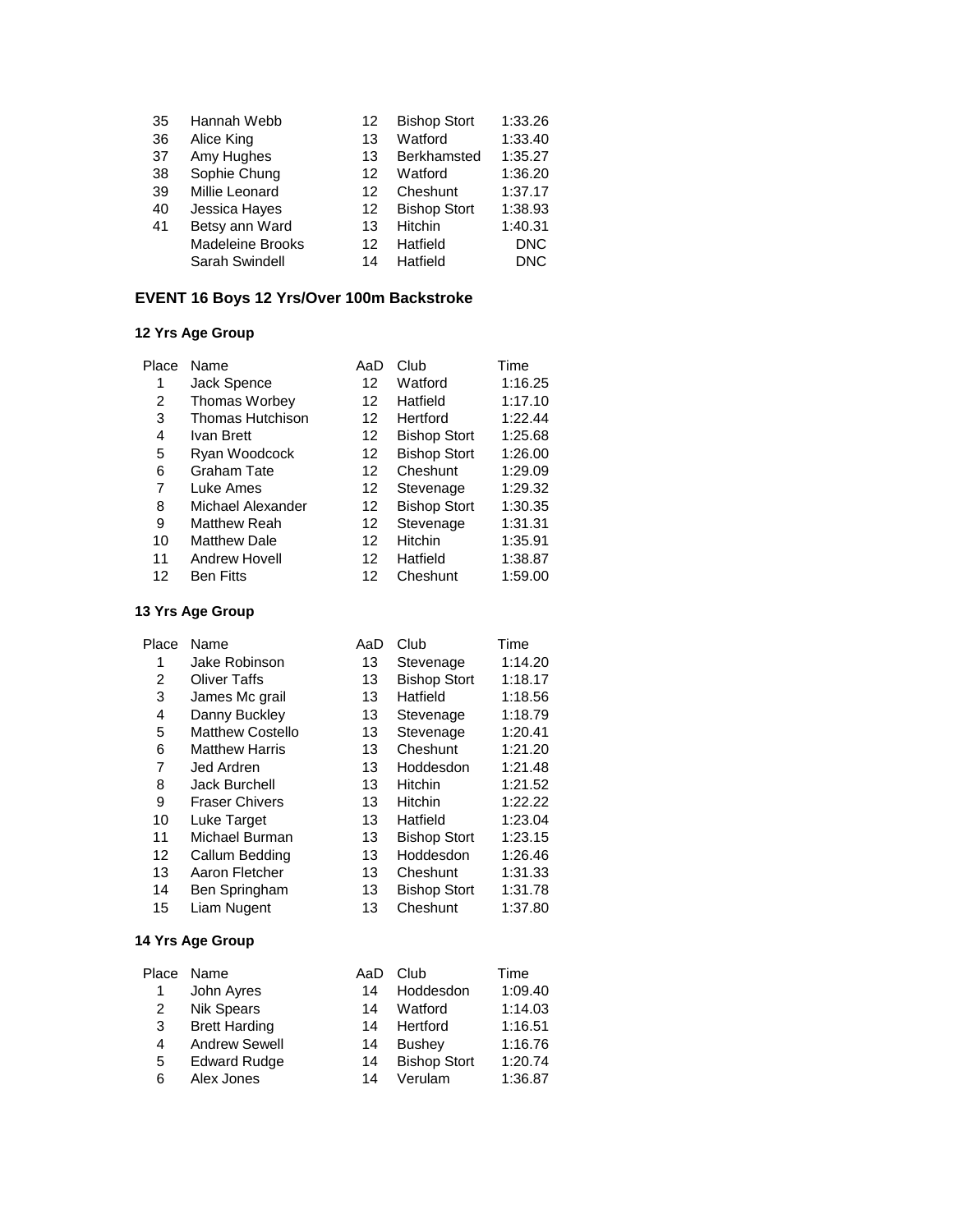#### **15 Yrs/Over Age Group**

| Place | Name                    | AaD | Club                | Time    |
|-------|-------------------------|-----|---------------------|---------|
| 1     | <b>Richard Molloy</b>   | 17  | <b>Bishop Stort</b> | 1:02.24 |
| 2     | <b>Stuart Clarke</b>    | 23  | <b>Bishop Stort</b> | 1:05.95 |
| 3     | Robert Van tromp        | 16  | Verulam             | 1:09.90 |
| 4     | <b>Tobias Hodges</b>    | 15  | <b>Bishop Stort</b> | 1:10.89 |
| 5     | <b>Christopher Tate</b> | 16  | Cheshunt            | 1:11.20 |
| 6     | Ben King                | 15  | Cheshunt            | 1:12.11 |
| 7     | <b>Stuart Webb</b>      | 15  | Verulam             | 1:13.09 |
| 8     | Liam Woodcock           | 15  | <b>Bishop Stort</b> | 1:14.85 |
| 9     | <b>Jake Sanders</b>     | 16  | Verulam             | 1:15.03 |
| 10    | <b>Philip Lockett</b>   | 16  | <b>Bushey</b>       | 1:19.77 |
| 11    | Daniel Rowe             | 17  | Verulam             | 1:21.81 |
| 12    | Alex Trew               | 15  | Cheshunt            | 1:26.53 |

| Place          | Name                    | AaD | Club                | Time    |
|----------------|-------------------------|-----|---------------------|---------|
| 1              | <b>Richard Molloy</b>   | 17  | <b>Bishop Stort</b> | 1:02.24 |
| $\overline{c}$ | <b>Stuart Clarke</b>    | 23  | <b>Bishop Stort</b> | 1:05.95 |
| 3              | John Ayres              | 14  | Hoddesdon           | 1:09.40 |
| 4              | Robert Van tromp        | 16  | Verulam             | 1:09.90 |
| 5              | <b>Tobias Hodges</b>    | 15  | <b>Bishop Stort</b> | 1:10.89 |
| 6              | <b>Christopher Tate</b> | 16  | Cheshunt            | 1:11.20 |
| 7              | Ben King                | 15  | Cheshunt            | 1:12.11 |
| 8              | <b>Stuart Webb</b>      | 15  | Verulam             | 1:13.09 |
| 9              | <b>Nik Spears</b>       | 14  | Watford             | 1:14.03 |
| 10             | Jake Robinson           | 13  | Stevenage           | 1:14.20 |
| 11             | Liam Woodcock           | 15  | <b>Bishop Stort</b> | 1:14.85 |
| 12             | <b>Jake Sanders</b>     | 16  | Verulam             | 1:15.03 |
| 13             | Jack Spence             | 12  | Watford             | 1:16.25 |
| 14             | <b>Brett Harding</b>    | 14  | Hertford            | 1:16.51 |
| 15             | <b>Andrew Sewell</b>    | 14  | <b>Bushey</b>       | 1:16.76 |
| 16             | Thomas Worbey           | 12  | Hatfield            | 1:17.10 |
| 17             | <b>Oliver Taffs</b>     | 13  | <b>Bishop Stort</b> | 1:18.17 |
| 18             | James Mc grail          | 13  | Hatfield            | 1:18.56 |
| 19             | Danny Buckley           | 13  | Stevenage           | 1:18.79 |
| 20             | <b>Philip Lockett</b>   | 16  | <b>Bushey</b>       | 1:19.77 |
| 21             | <b>Matthew Costello</b> | 13  | Stevenage           | 1:20.41 |
| 22             | <b>Edward Rudge</b>     | 14  | <b>Bishop Stort</b> | 1:20.74 |
| 23             | <b>Matthew Harris</b>   | 13  | Cheshunt            | 1:21.20 |
| 24             | Jed Ardren              | 13  | Hoddesdon           | 1:21.48 |
| 25             | <b>Jack Burchell</b>    | 13  | Hitchin             | 1:21.52 |
| 26             | Daniel Rowe             | 17  | Verulam             | 1:21.81 |
| 27             | <b>Fraser Chivers</b>   | 13  | Hitchin             | 1:22.22 |
| 28             | <b>Thomas Hutchison</b> | 12  | Hertford            | 1:22.44 |
| 29             | Luke Target             | 13  | Hatfield            | 1:23.04 |
| 30             | Michael Burman          | 13  | <b>Bishop Stort</b> | 1:23.15 |
| 31             | Ivan Brett              | 12  | <b>Bishop Stort</b> | 1:25.68 |
| 32             | Ryan Woodcock           | 12  | <b>Bishop Stort</b> | 1:26.00 |
| 33             | Callum Bedding          | 13  | Hoddesdon           | 1:26.46 |
| 34             | Alex Trew               | 15  | Cheshunt            | 1:26.53 |
| 35             | <b>Graham Tate</b>      | 12  | Cheshunt            | 1:29.09 |
| 36             | Luke Ames               | 12  | Stevenage           | 1:29.32 |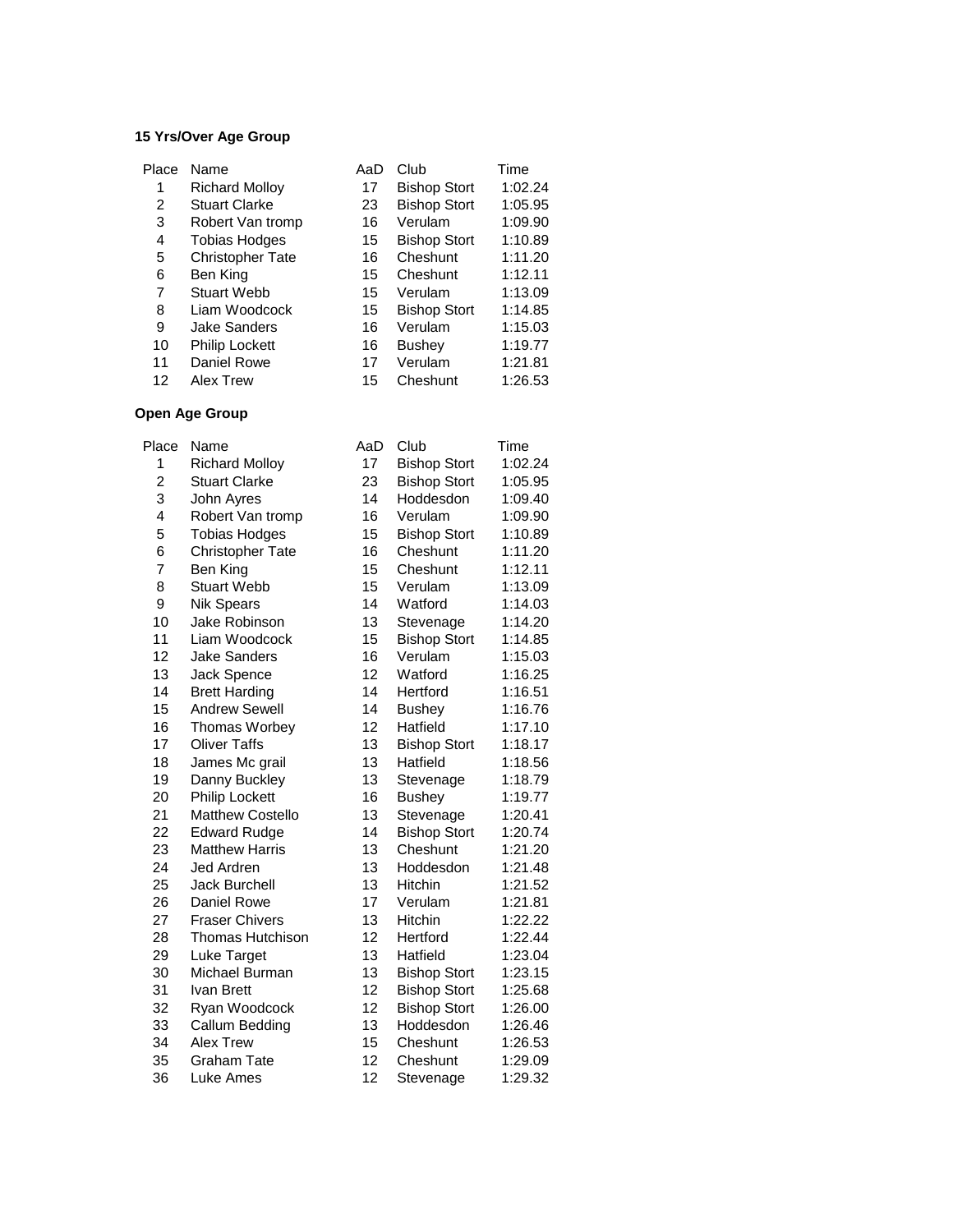| 37 | Michael Alexander    | 12 | <b>Bishop Stort</b> | 1:30.35 |
|----|----------------------|----|---------------------|---------|
| 38 | <b>Matthew Reah</b>  | 12 | Stevenage           | 1:31.31 |
| 39 | Aaron Fletcher       | 13 | Cheshunt            | 1:31.33 |
| 40 | Ben Springham        | 13 | <b>Bishop Stort</b> | 1:31.78 |
| 41 | <b>Matthew Dale</b>  | 12 | Hitchin             | 1:35.91 |
| 42 | Alex Jones           | 14 | Verulam             | 1:36.87 |
| 43 | Liam Nugent          | 13 | Cheshunt            | 1:37.80 |
| 44 | <b>Andrew Hovell</b> | 12 | Hatfield            | 1:38.87 |
| 45 | <b>Ben Fitts</b>     | 12 | Cheshunt            | 1:59.00 |

#### **EVENT 17 Girls 11 Yrs/Under 50m Breaststroke**

#### **09 Yrs Age Group**

| Place | Name                     | AaD | Club                | Time    |
|-------|--------------------------|-----|---------------------|---------|
| 1     | Gemma Swindell           | 9   | Hatfield            | 48.55   |
| 2     | Katie Smith              | 9   | Hatfield            | 48.65   |
| 3     | Sophie Thomson           | 9   | Hertford            | 52.07   |
| 4     | Rebecca Freestone        | 9   | Hoddesdon           | 53.38   |
| 5     | Olivia Hazell            | 9   | Stevenage           | 54.70   |
| 6     | Jeanine Stephenson       | 9   | Hertford            | 55.04   |
| 7     | Wade Evans               | 9   | Cheshunt            | 55.07   |
| 8     | Fiona Mc quire           | 9   | Watford             | 55.73   |
| 9     | Bethan Jones             | 9   | <b>Bishop Stort</b> | 57.91   |
| 10    | Lucy Lapham              | 9   | Stevenage           | 58.12   |
| 11    | Jade Kersey              | 9   | Hoddesdon           | 58.87   |
| 12    | Kate Mc quaid            | 9   | Hertford            | 59.27   |
| 13    | Rebecca Rice             | 9   | Hatfield            | 59.58   |
| 14    | Jessica Dynes            | 9   | Hatfield            | 59.66   |
| 15    | Charlotte Fillmore       | 9   | Verulam             | 1:00.23 |
| 16    | Georgina Fisher          | 9   | Hoddesdon           | 1:00.70 |
| 17    | Sophie Rose              | 9   | Hoddesdon           | 1:02.71 |
| 18    | <b>Billie Willicombe</b> | 9   | Cheshunt            | 1:04.98 |
|       |                          |     |                     |         |

| Place | Name                       | AaD | Club           | Time  |
|-------|----------------------------|-----|----------------|-------|
| 1     | Lily West                  | 10  | Stevenage      | 46.06 |
| 2     | <b>Charlotte Ballard</b>   | 10  | Hatfield       | 46.78 |
| 3     | Danielle Murphy            | 10  | Stevenage      | 47.74 |
| 4     | Hayley Warrington          | 10  | Hoddesdon      | 48.10 |
| 5     | Kirsty Hamshere            | 10  | Stevenage      | 48.90 |
| 6     | Abby Smith                 | 10  | Cheshunt       | 49.61 |
| 7     | Roya Keswick               | 10  | Hoddesdon      | 49.66 |
| 7     | Charlotte Longden          | 10  | Hatfield       | 49.66 |
| 9     | <b>Megan Nation</b>        | 10  | Stevenage      | 49.92 |
| 10    | <b>Sydney Crouch</b>       | 10  | Hoddesdon      | 49.96 |
| 11    | Emma Target                | 10  | Hatfield       | 50.60 |
| 12    | Anise Jones                | 10  | <b>Hitchin</b> | 52.13 |
| 13    | Alice Infante              | 10  | <b>Hitchin</b> | 52.37 |
| 14    | Aimi De rosa               | 10  | Hertford       | 52.47 |
| 15    | Emily Wright               | 10  | Hitchin        | 54.31 |
| 16    | <b>Emily Muggleton</b>     | 10  | Verulam        | 54.37 |
| 17    | Sarah Cutts                | 10  | Hoddesdon      | 55.18 |
| 18    | Shona Costello             | 10  | Hoddesdon      | 55.67 |
| 19    | <b>Bethany Fitzsimmons</b> | 10  | Hertford       | 56.70 |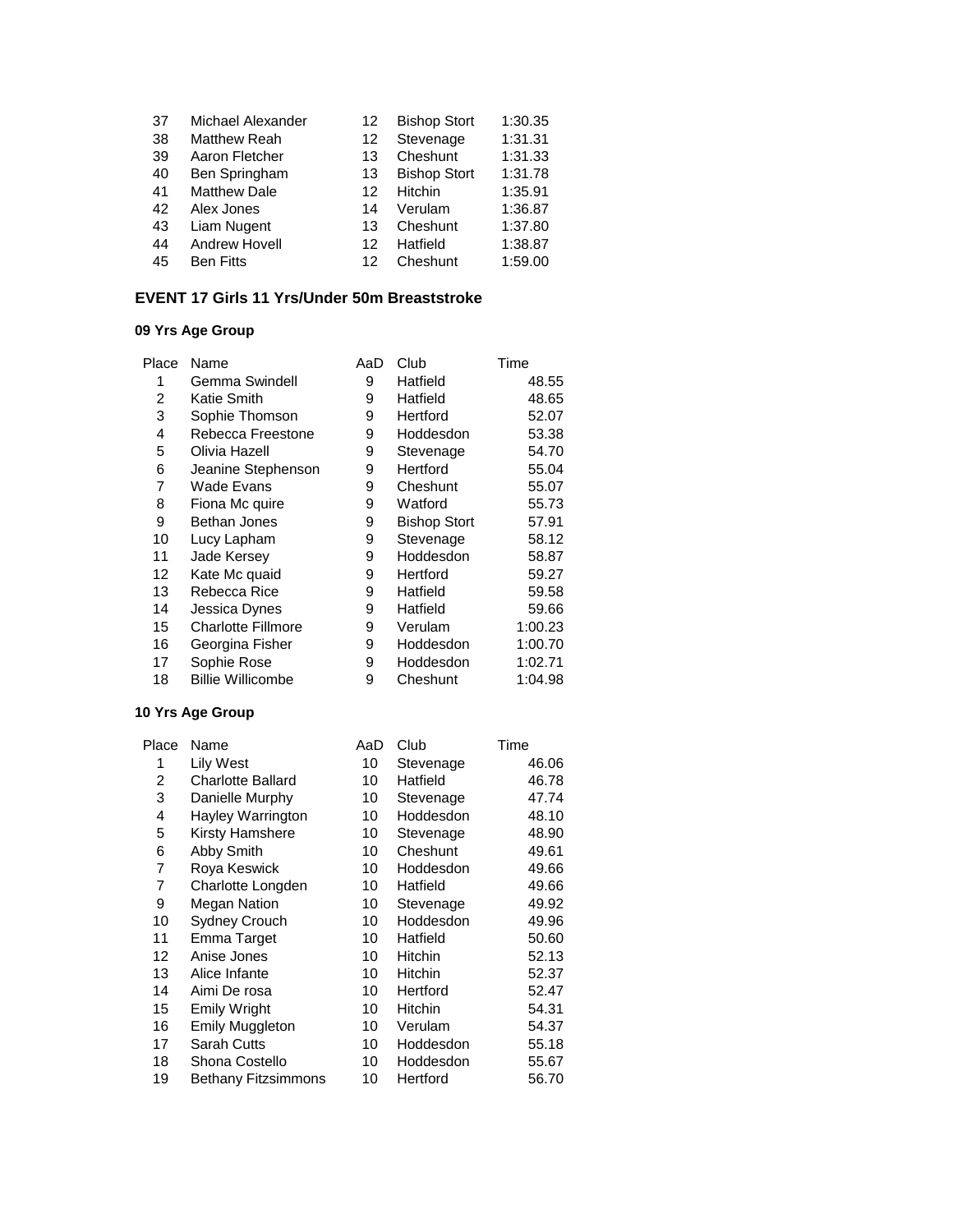| 20 Courtney King | 10 Hoddesdon | 57.68   |
|------------------|--------------|---------|
| 21 Claire Quinn  | 10 Hoddesdon | 1:00.70 |

| Place | Name                  | AaD | Club           | Time      |
|-------|-----------------------|-----|----------------|-----------|
| 1     | Ashley Ransome        | 11  | Hertford       | 42.84     |
| 2     | Sian Lockett          | 11  | Hatfield       | 43.96     |
| 3     | Naomi Raw             | 11  | <b>Bushey</b>  | 44.11     |
| 4     | Jessica Merulla       | 11  | Hoddesdon      | 45.55     |
| 5     | Madeleine Churchman   | 11  | Hitchin        | 46.37     |
| 6     | Alison Binns          | 11  | <b>Bushey</b>  | 47.10     |
| 7     | Gemma Shipway         | 11  | Cheshunt       | 47.52     |
| 8     | Rebecca Suzan         | 11  | Hoddesdon      | 47.63     |
| 9     | Molly Mc kenzie       | 11  | <b>Hitchin</b> | 47.65     |
| 10    | Zoe Hague             | 11  | Hitchin        | 47.99     |
| 11    | Shelley Hyde          | 11  | Hertford       | 48.00     |
| 12    | Victoria Pritchard    | 11  | Hatfield       | 50.16     |
| 13    | <b>Molly Savident</b> | 11  | Hatfield       | 50.46     |
| 14    | Evie Millar           | 11  | Hertford       | 51.50     |
| 15    | <b>Emily Gasston</b>  | 11  | Stevenage      | 51.55     |
| 16    | Kerry Holt            | 11  | Borehamwood    | 51.78     |
| 17    | Lara Nugent           | 11  | Cheshunt       | 51.85     |
| 18    | <b>Chloe Verrier</b>  | 11  | Hoddesdon      | 54.19     |
| 19    | Sian Nugent           | 11  | Cheshunt       | 58.73     |
|       | Celia Wighton         | 11  | Hoddesdon      | DQ<br>SL- |
|       | Sabre Van diyk        | 11  | Hatfield       | DQ<br>ST- |
|       | Molly Ewins           | 11  | Stevenage      | ST-<br>DQ |
|       |                       |     |                |           |

| Place | Name                     | AaD | Club          | Time  |
|-------|--------------------------|-----|---------------|-------|
| 1     | Ashley Ransome           | 11  | Hertford      | 42.84 |
| 2     | Sian Lockett             | 11  | Hatfield      | 43.96 |
| 3     | Naomi Raw                | 11  | <b>Bushey</b> | 44.11 |
| 4     | Jessica Merulla          | 11  | Hoddesdon     | 45.55 |
| 5     | <b>Lily West</b>         | 10  | Stevenage     | 46.06 |
| 6     | Madeleine Churchman      | 11  | Hitchin       | 46.37 |
| 7     | <b>Charlotte Ballard</b> | 10  | Hatfield      | 46.78 |
| 8     | <b>Alison Binns</b>      | 11  | <b>Bushey</b> | 47.10 |
| 9     | Gemma Shipway            | 11  | Cheshunt      | 47.52 |
| 10    | Rebecca Suzan            | 11  | Hoddesdon     | 47.63 |
| 11    | Molly Mc kenzie          | 11  | Hitchin       | 47.65 |
| 12    | Danielle Murphy          | 10  | Stevenage     | 47.74 |
| 13    | Zoe Hague                | 11  | Hitchin       | 47.99 |
| 14    | Shelley Hyde             | 11  | Hertford      | 48.00 |
| 15    | Hayley Warrington        | 10  | Hoddesdon     | 48.10 |
| 16    | Gemma Swindell           | 9   | Hatfield      | 48.55 |
| 17    | Katie Smith              | 9   | Hatfield      | 48.65 |
| 18    | Kirsty Hamshere          | 10  | Stevenage     | 48.90 |
| 19    | Abby Smith               | 10  | Cheshunt      | 49.61 |
| 20    | Roya Keswick             | 10  | Hoddesdon     | 49.66 |
| 20    | Charlotte Longden        | 10  | Hatfield      | 49.66 |
| 22    | Megan Nation             | 10  | Stevenage     | 49.92 |
| 23    | <b>Sydney Crouch</b>     | 10  | Hoddesdon     | 49.96 |
| 24    | Victoria Pritchard       | 11  | Hatfield      | 50.16 |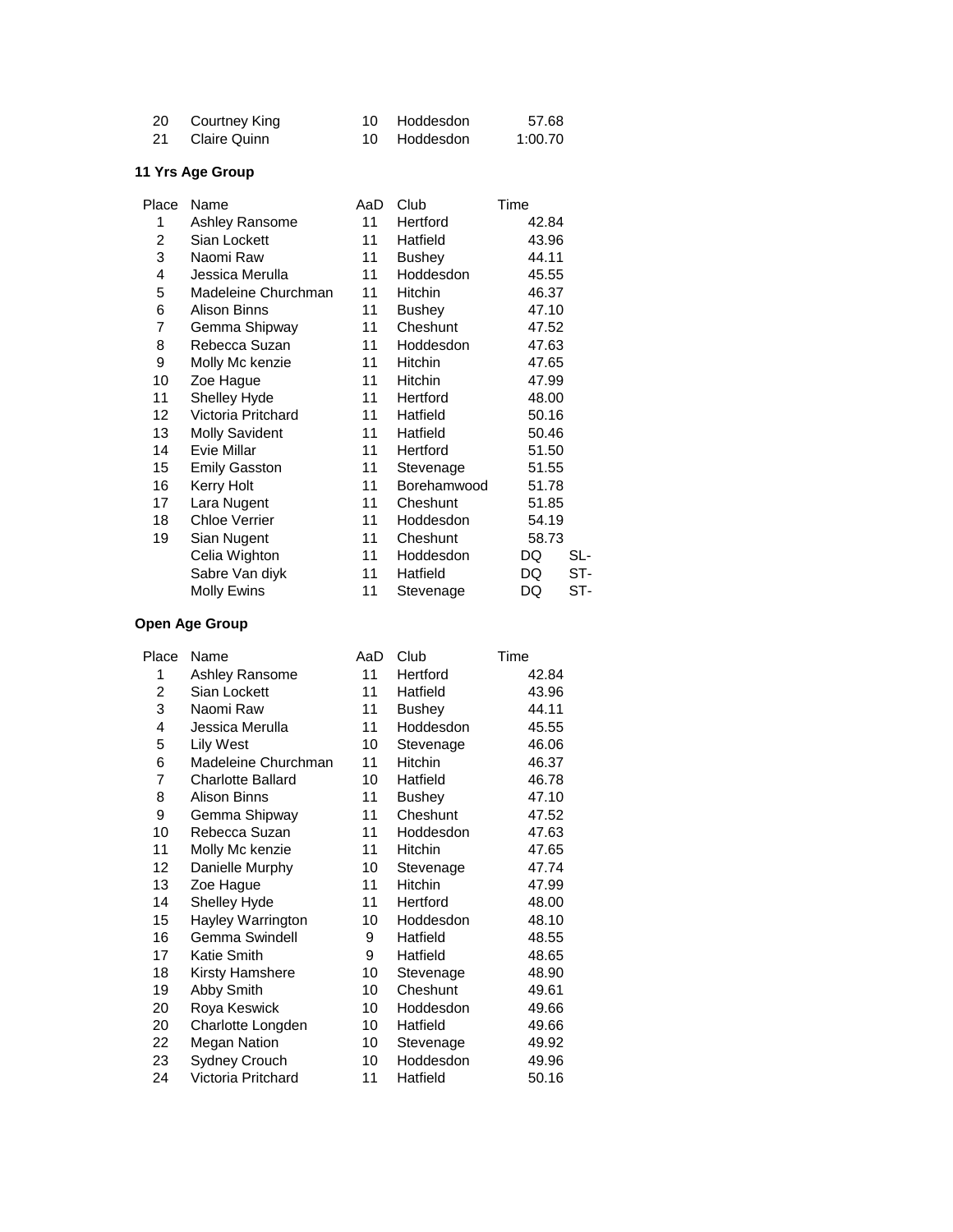| 25 | <b>Molly Savident</b>      | 11 | Hatfield            | 50.46   |     |
|----|----------------------------|----|---------------------|---------|-----|
| 26 | Emma Target                | 10 | Hatfield            | 50.60   |     |
| 27 | Evie Millar                | 11 | Hertford            | 51.50   |     |
| 28 | <b>Emily Gasston</b>       | 11 | Stevenage           | 51.55   |     |
| 29 | <b>Kerry Holt</b>          | 11 | Borehamwood         | 51.78   |     |
| 30 | Lara Nugent                | 11 | Cheshunt            | 51.85   |     |
| 31 | Sophie Thomson             | 9  | Hertford            | 52.07   |     |
| 32 | Anise Jones                | 10 | Hitchin             | 52.13   |     |
| 33 | Alice Infante              | 10 | Hitchin             | 52.37   |     |
| 34 | Aimi De rosa               | 10 | Hertford            | 52.47   |     |
| 35 | Rebecca Freestone          | 9  | Hoddesdon           | 53.38   |     |
| 36 | <b>Chloe Verrier</b>       | 11 | Hoddesdon           | 54.19   |     |
| 37 | <b>Emily Wright</b>        | 10 | Hitchin             | 54.31   |     |
| 38 | <b>Emily Muggleton</b>     | 10 | Verulam             | 54.37   |     |
| 39 | Olivia Hazell              | 9  | Stevenage           | 54.70   |     |
| 40 | Jeanine Stephenson         | 9  | Hertford            | 55.04   |     |
| 41 | <b>Wade Evans</b>          | 9  | Cheshunt            | 55.07   |     |
| 42 | Sarah Cutts                | 10 | Hoddesdon           | 55.18   |     |
| 43 | Shona Costello             | 10 | Hoddesdon           | 55.67   |     |
| 44 | Fiona Mc quire             | 9  | Watford             | 55.73   |     |
| 45 | <b>Bethany Fitzsimmons</b> | 10 | Hertford            | 56.70   |     |
| 46 | Courtney King              | 10 | Hoddesdon           | 57.68   |     |
| 47 | Bethan Jones               | 9  | <b>Bishop Stort</b> | 57.91   |     |
| 48 | Lucy Lapham                | 9  | Stevenage           | 58.12   |     |
| 49 | Sian Nugent                | 11 | Cheshunt            | 58.73   |     |
| 50 | Jade Kersey                | 9  | Hoddesdon           | 58.87   |     |
| 51 | Kate Mc quaid              | 9  | Hertford            | 59.27   |     |
| 52 | Rebecca Rice               | 9  | Hatfield            | 59.58   |     |
| 53 | Jessica Dynes              | 9  | Hatfield            | 59.66   |     |
| 54 | <b>Charlotte Fillmore</b>  | 9  | Verulam             | 1:00.23 |     |
| 55 | <b>Claire Quinn</b>        | 10 | Hoddesdon           | 1:00.70 |     |
| 55 | Georgina Fisher            | 9  | Hoddesdon           | 1:00.70 |     |
| 57 | Sophie Rose                | 9  | Hoddesdon           | 1:02.71 |     |
| 58 | <b>Billie Willicombe</b>   | 9  | Cheshunt            | 1:04.98 |     |
|    | Celia Wighton              | 11 | Hoddesdon           | DQ      | SL- |
|    | Sabre Van diyk             | 11 | Hatfield            | DQ      | ST- |
|    | <b>Molly Ewins</b>         | 11 | Stevenage           | DQ      | ST- |

# **EVENT 18 Boys 11 Yrs/Under 50m Breaststroke**

| Place | Name                   | AaD | Club                | Time    |
|-------|------------------------|-----|---------------------|---------|
|       | Will Kearsey           | 9   | Hatfield            | 48.55   |
| 2     | <b>Charles Oliver</b>  | 9   | Hatfield            | 50.68   |
| 3     | <b>Ben Ransome</b>     | 9   | Hertford            | 50.78   |
| 4     | Philip Ball            | 9   | Hatfield            | 52.78   |
| 5     | Joe Mc quaid           | 9   | Hertford            | 55.40   |
| 6     | <b>Bradley Stewart</b> | 9   | Stevenage           | 55.82   |
| 7     | Scott King             | 9   | Hoddesdon           | 56.83   |
| 8     | <b>Cameron Brickel</b> | 9   | <b>Bishop Stort</b> | 56.84   |
| 9     | Matthew Day            | 9   | Hoddesdon           | 58.61   |
| 10    | David Cole             | 9   | Hoddesdon           | 58.74   |
| 11    | <b>Michael Waters</b>  | 9   | Hoddesdon           | 59.00   |
| 12    | Nathan Nabil           | 9   | Cheshunt            | 1:03.46 |
|       | <b>Brodie Caress</b>   | 9   | Hertford            | DNC     |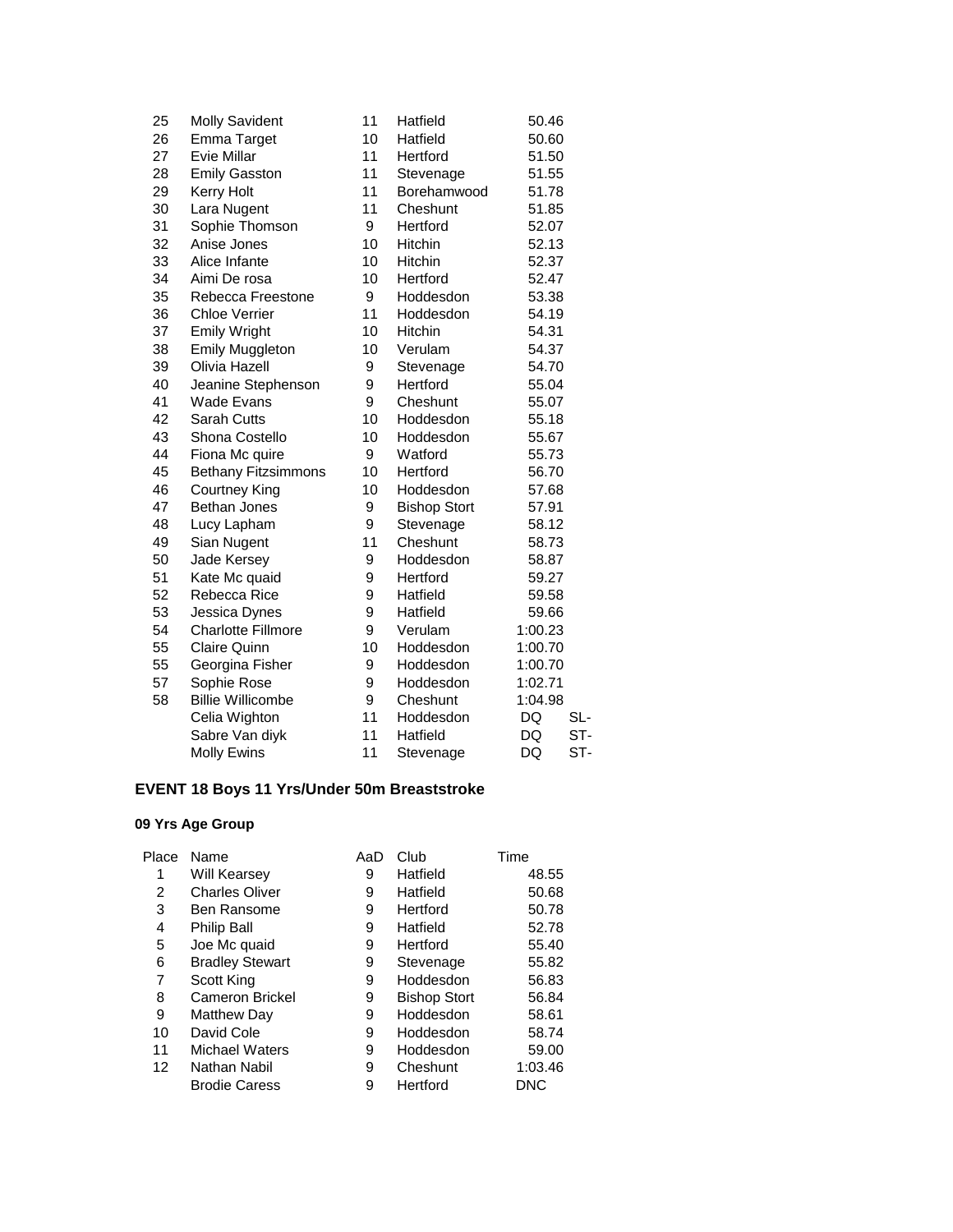| Place | Name                    | AaD | Club           | Time      |
|-------|-------------------------|-----|----------------|-----------|
| 1     | <b>Benjamin Purcell</b> | 10  | Hatfield       | 44.67     |
| 2     | Ranishka Kumarage       | 10  | Hatfield       | 46.25     |
| 3     | Nico Campbell           | 10  | Cheshunt       | 47.92     |
| 4     | Luke Broughal           | 10  | Hoddesdon      | 48.66     |
| 5     | Samuel Longden          | 10  | Hatfield       | 51.64     |
| 6     | Ryan Ranger             | 10  | Cheshunt       | 52.59     |
| 7     | <b>Josh Davies</b>      | 10  | Verulam        | 53.30     |
| 8     | <b>Callum Chivers</b>   | 10  | <b>Hitchin</b> | 53.34     |
| 9     | Joshua Andrews          | 10  | Stevenage      | 53.98     |
| 10    | Jordan Icelli           | 10  | Hoddesdon      | 57.26     |
| 11    | Luke Plant              | 10  | Hertford       | 57.35     |
| 12    | George De fraine        | 10  | <b>Hitchin</b> | 1:01.24   |
| 13    | Tristan Johnson         | 10  | Cheshunt       | 1:04.74   |
| 14    | Alex Smith              | 10  | <b>Hitchin</b> | 1:12.66   |
|       | <b>William Noble</b>    | 10  | <b>Hitchin</b> | FI-<br>DQ |

# **11 Yrs Age Group**

| Place | Name                    | AaD | Club          | Time  |
|-------|-------------------------|-----|---------------|-------|
|       | Sam Vessey              | 11  | Stevenage     | 43.83 |
| 2     | Luke Jones              | 11  | Hatfield      | 43.85 |
| 3     | Joseph Mileusnic        | 11  | Stevenage     | 44.90 |
| 4     | <b>Matthew Williams</b> | 11  | Cheshunt      | 47.01 |
| 5     | <b>Philip Murphy</b>    | 11  | Hertford      | 48.06 |
| 6     | Liam Doonan             | 11  | Hatfield      | 48.28 |
| 7     | <b>Jackie Parsons</b>   | 11  | Hertford      | 48.29 |
| 8     | <b>Jason Trew</b>       | 11  | Cheshunt      | 49.82 |
| 9     | Albert Johnson          | 11  | Hoddesdon     | 50.60 |
| 10    | <b>Bradley Slavinec</b> | 11  | <b>Bushey</b> | 50.70 |
| 11    | <b>Jake Caress</b>      | 11  | Hertford      | 53.98 |
| 12    | <b>Robert Funnell</b>   | 11  | Hertford      | 54.50 |
| 13    | Thomas Hardy            | 11  | Hitchin       | 54.87 |

| Place | Name                    | AaD | Club          | Time  |
|-------|-------------------------|-----|---------------|-------|
| 1     | Sam Vessey              | 11  | Stevenage     | 43.83 |
| 2     | Luke Jones              | 11  | Hatfield      | 43.85 |
| 3     | <b>Benjamin Purcell</b> | 10  | Hatfield      | 44.67 |
| 4     | Joseph Mileusnic        | 11  | Stevenage     | 44.90 |
| 5     | Ranishka Kumarage       | 10  | Hatfield      | 46.25 |
| 6     | <b>Matthew Williams</b> | 11  | Cheshunt      | 47.01 |
| 7     | Nico Campbell           | 10  | Cheshunt      | 47.92 |
| 8     | Philip Murphy           | 11  | Hertford      | 48.06 |
| 9     | Liam Doonan             | 11  | Hatfield      | 48.28 |
| 10    | Jackie Parsons          | 11  | Hertford      | 48.29 |
| 11    | Will Kearsey            | 9   | Hatfield      | 48.55 |
| 12    | Luke Broughal           | 10  | Hoddesdon     | 48.66 |
| 13    | Jason Trew              | 11  | Cheshunt      | 49.82 |
| 14    | Albert Johnson          | 11  | Hoddesdon     | 50.60 |
| 15    | <b>Charles Oliver</b>   | 9   | Hatfield      | 50.68 |
| 16    | <b>Bradley Slavinec</b> | 11  | <b>Bushey</b> | 50.70 |
| 17    | <b>Ben Ransome</b>      | 9   | Hertford      | 50.78 |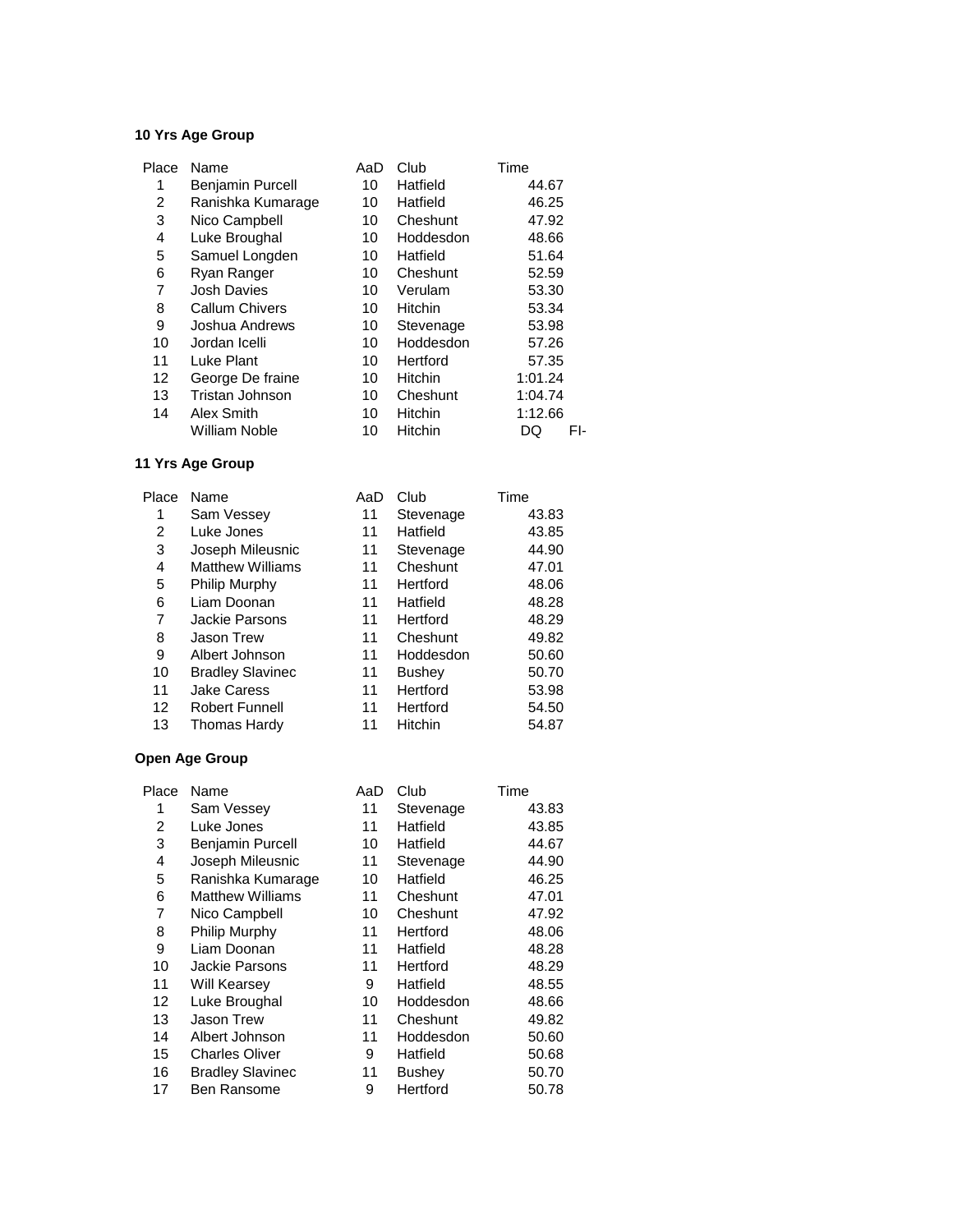| Samuel Longden         | 10 | Hatfield            | 51.64      |
|------------------------|----|---------------------|------------|
| Ryan Ranger            | 10 | Cheshunt            | 52.59      |
| Philip Ball            | 9  | Hatfield            | 52.78      |
| <b>Josh Davies</b>     | 10 | Verulam             | 53.30      |
| <b>Callum Chivers</b>  | 10 | Hitchin             | 53.34      |
| <b>Jake Caress</b>     | 11 | Hertford            | 53.98      |
| Joshua Andrews         | 10 | Stevenage           | 53.98      |
| <b>Robert Funnell</b>  | 11 | Hertford            | 54.50      |
| Thomas Hardy           | 11 | Hitchin             | 54.87      |
| Joe Mc quaid           | 9  | Hertford            | 55.40      |
| <b>Bradley Stewart</b> | 9  | Stevenage           | 55.82      |
| Scott King             | 9  | Hoddesdon           | 56.83      |
| <b>Cameron Brickel</b> | 9  | <b>Bishop Stort</b> | 56.84      |
| Jordan Icelli          | 10 | Hoddesdon           | 57.26      |
| Luke Plant             | 10 | Hertford            | 57.35      |
| <b>Matthew Day</b>     | 9  | Hoddesdon           | 58.61      |
| David Cole             | 9  | Hoddesdon           | 58.74      |
| <b>Michael Waters</b>  | 9  | Hoddesdon           | 59.00      |
| George De fraine       | 10 | Hitchin             | 1:01.24    |
| Nathan Nabil           | 9  | Cheshunt            | 1:03.46    |
| Tristan Johnson        | 10 | Cheshunt            | 1:04.74    |
| Alex Smith             | 10 | Hitchin             | 1:12.66    |
| <b>Brodie Caress</b>   | 9  | Hertford            | <b>DNC</b> |
| William Noble          | 10 | Hitchin             | DQ<br>FI-  |
|                        |    |                     |            |

# **EVENT 19 Girls 12 Yrs/Over 100m Freestyle**

### **12 Yrs Age Group**

| Place | Name                      | AaD              | Club                | Time    |     |
|-------|---------------------------|------------------|---------------------|---------|-----|
| 1     | Lydia Smith               | 12               | Hatfield            | 1:07.49 |     |
| 2     | Keira Sullivan            | 12               | Cheshunt            | 1:10.64 |     |
| 3     | Jessica Waters            | 12 <sup>12</sup> | Hoddesdon           | 1:10.70 |     |
| 4     | <b>Charlotte Reid</b>     | 12 <sup>12</sup> | Hitchin             | 1:12.32 |     |
| 5     | Kathryn Burr              | 12               | Hertford            | 1:12.46 |     |
| 6     | <b>Harriet Clifford</b>   | 12 <sup>12</sup> | Hatfield            | 1:13.92 |     |
| 7     | <b>Charlotte Barton</b>   | 12               | <b>Bishop Stort</b> | 1:16.11 |     |
| 8     | <b>Tara Keswick</b>       | 12 <sup>12</sup> | Hoddesdon           | 1:16.22 |     |
| 9     | Alex King                 | 12               | Hoddesdon           | 1:16.40 |     |
| 10    | <b>Charlotte Cole</b>     | 12 <sup>12</sup> | Hoddesdon           | 1:18.97 |     |
| 11    | Hannah Webb               | 12 <sup>12</sup> | <b>Bishop Stort</b> | 1:19.69 |     |
| 12    | Zoe Parsons               | 12               | Hertford            | 1:20.08 |     |
| 13    | Emma Fisk                 | 12               | <b>Bishop Stort</b> | 1:20.31 |     |
| 14    | Anna Infante              | 12               | Hitchin             | 1:23.33 |     |
| 15    | Sophie Chung              | 12 <sup>12</sup> | Watford             | 1:23.59 |     |
| 16    | Jessica Hayes             | 12 <sup>12</sup> | <b>Bishop Stort</b> | 1:24.32 |     |
| 17    | Ellie Smith               | 12               | Hoddesdon           | 1:24.96 |     |
| 18    | Nicole King               | 12 <sup>12</sup> | Hoddesdon           | 1:25.06 |     |
| 19    | Beth King                 | 12               | Cheshunt            | 1:26.16 |     |
| 20    | Millie Leonard            | 12 <sup>12</sup> | Cheshunt            | 1:28.49 |     |
| 21    | Jodie Cox                 | 12 <sup>12</sup> | Borehamwood         | 1:32.57 |     |
|       | <b>Madeleine Phillips</b> | 12               | Cheshunt            | DQ      | ST- |
|       |                           |                  |                     |         |     |

### **13 Yrs Age Group**

Place Name **AaD** Club Time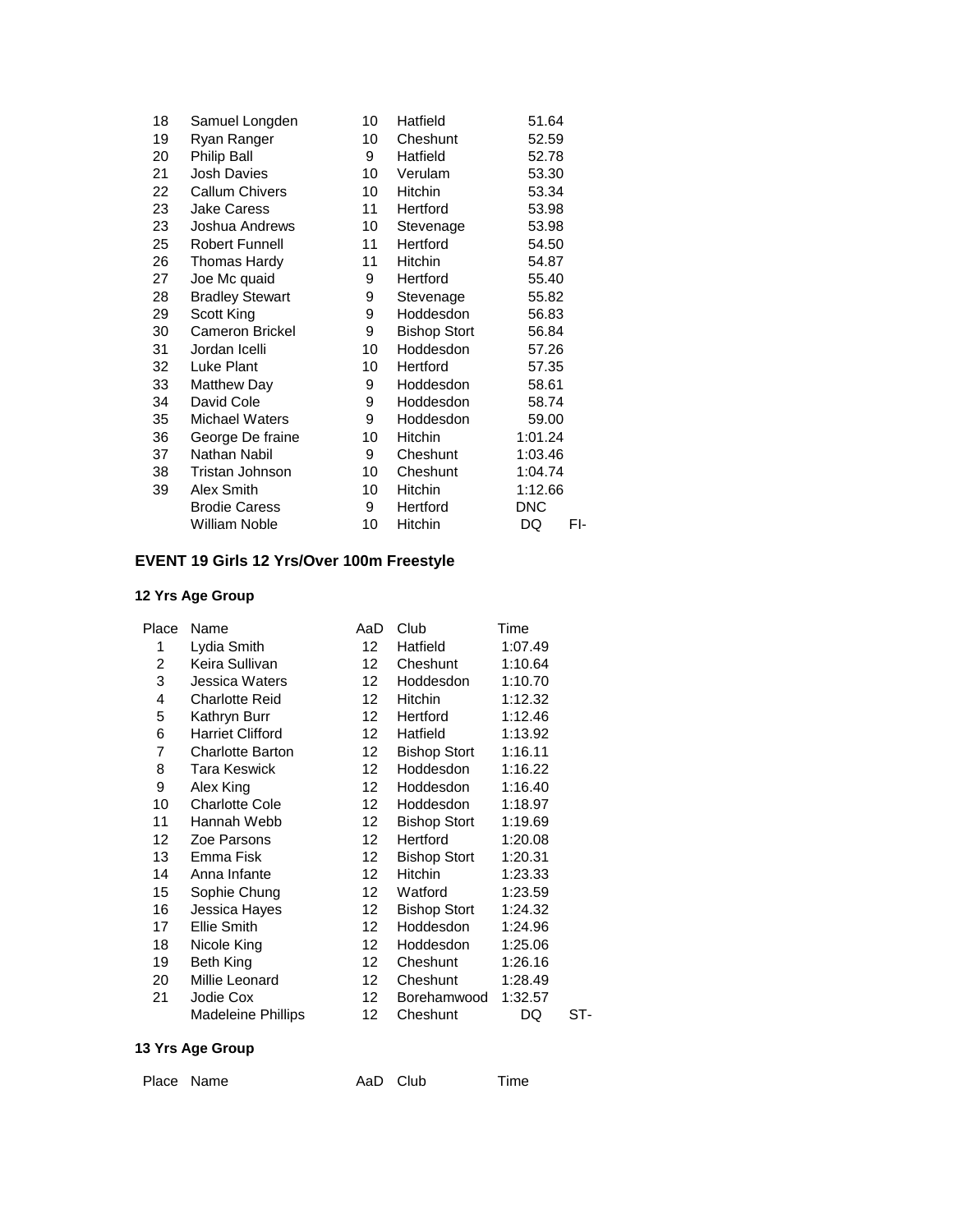| 1  | <b>Holly Gannon</b>      | 13 | Hoddesdon          | 1:06.08    |
|----|--------------------------|----|--------------------|------------|
| 2  | Jade Abernethy           | 13 | Hertford           | 1:07.25    |
| 3  | <b>Harriet Cook</b>      | 13 | Cheshunt           | 1:09.25    |
| 4  | Emma Stewart             | 13 | Stevenage          | 1:09.64    |
| 5  | Kerry Ranger             | 13 | Cheshunt           | 1:09.88    |
| 6  | <b>Charlotte Merrell</b> | 13 | <b>Hitchin</b>     | 1:10.01    |
| 7  | <b>Tiffany Price</b>     | 13 | Hertford           | 1:11.53    |
| 8  | Judith Stephenson        | 13 | Hertford           | 1:12.46    |
| 9  | Abby Livingstone         | 13 | Stevenage          | 1:12.62    |
| 10 | Rebecca Pritchard        | 13 | Hatfield           | 1:12.92    |
| 11 | Sharn Verrier            | 13 | Hoddesdon          | 1:13.12    |
| 12 | <b>Heather Tysoe</b>     | 13 | Watford            | 1:13.14    |
| 13 | Lucy Cracker             | 13 | Stevenage          | 1:14.30    |
| 14 | Lucy De rosa             | 13 | Hertford           | 1:18.49    |
| 15 | Lucy Kearsey             | 13 | Hatfield           | 1:19.64    |
| 16 | Betsy ann Ward           | 13 | <b>Hitchin</b>     | 1:20.57    |
| 17 | Alice King               | 13 | Watford            | 1:25.36    |
| 18 | <b>Alice Barrett</b>     | 13 | Cheshunt           | 1:28.69    |
| 19 | Laura Nicholson          | 13 | Hoddesdon          | 1:30.77    |
|    | Amy Hughes               | 13 | <b>Berkhamsted</b> | <b>DNC</b> |
|    |                          |    |                    |            |

Place

| lace           | Name                 | AaD | Club                | Time    |
|----------------|----------------------|-----|---------------------|---------|
| 1              | Sarah Swindell       | 14  | Hatfield            | 1:04.12 |
| 2              | Saffron Ardren       | 14  | Hoddesdon           | 1:06.87 |
| 3              | Emma Warrington      | 14  | Hoddesdon           | 1:09.61 |
| $\overline{4}$ | Chelsea M kenzie     | 14  | <b>Hitchin</b>      | 1:11.20 |
| 5              | <b>Claire Fisk</b>   | 14  | <b>Bishop Stort</b> | 1:11.82 |
| 6              | <b>Esther Hodges</b> | 14  | <b>Bishop Stort</b> | 1:11.86 |
| 7              | <b>Tamsyn Willis</b> | 14  | <b>Bushey</b>       | 1:13.04 |
| 8              | Daisy Yeomans        | 14  | Verulam             | 1:14.00 |
| 9              | Amy O'donovan        | 14  | <b>Bishop Stort</b> | 1:16.11 |
|                |                      |     |                     |         |

#### **15 Yrs/Over Age Group**

| Place | Name                      | AaD | Club      | Time    |
|-------|---------------------------|-----|-----------|---------|
| 1     | Emma Lander               | 15  | Hitchin   | 1:04.90 |
| 2     | Emma Keen                 | 16  | Hitchin   | 1:07.96 |
| 3     | Katie Quinn               | 15  | Hatfield  | 1:10.33 |
| 4     | <b>Isobel Dunnicliffe</b> | 16  | Stevenage | 1:10.37 |
| 5     | Rebecca Allen             | 17  | Hitchin   | 1:11.54 |
| 6     | <b>Stacy Fletcher</b>     | 15  | Cheshunt  | 1:12.27 |
| 7     | Rosie O'sullivan          | 15  | Hitchin   | 1:12.86 |
| 8     | Nicola Shepherd           | 16  | Stevenage | 1:19.59 |

| Place | Name                | AaD | Club           | Time    |
|-------|---------------------|-----|----------------|---------|
| 1     | Sarah Swindell      | 14  | Hatfield       | 1:04.12 |
| 2     | Emma Lander         | 15  | <b>Hitchin</b> | 1:04.90 |
| 3     | Holly Gannon        | 13  | Hoddesdon      | 1:06.08 |
| 4     | Saffron Ardren      | 14  | Hoddesdon      | 1:06.87 |
| 5     | Jade Abernethy      | 13  | Hertford       | 1:07.25 |
| 6     | Lydia Smith         | 12  | Hatfield       | 1:07.49 |
| 7     | Emma Keen           | 16  | <b>Hitchin</b> | 1:07.96 |
| 8     | <b>Harriet Cook</b> | 13  | Cheshunt       | 1:09.25 |
|       |                     |     |                |         |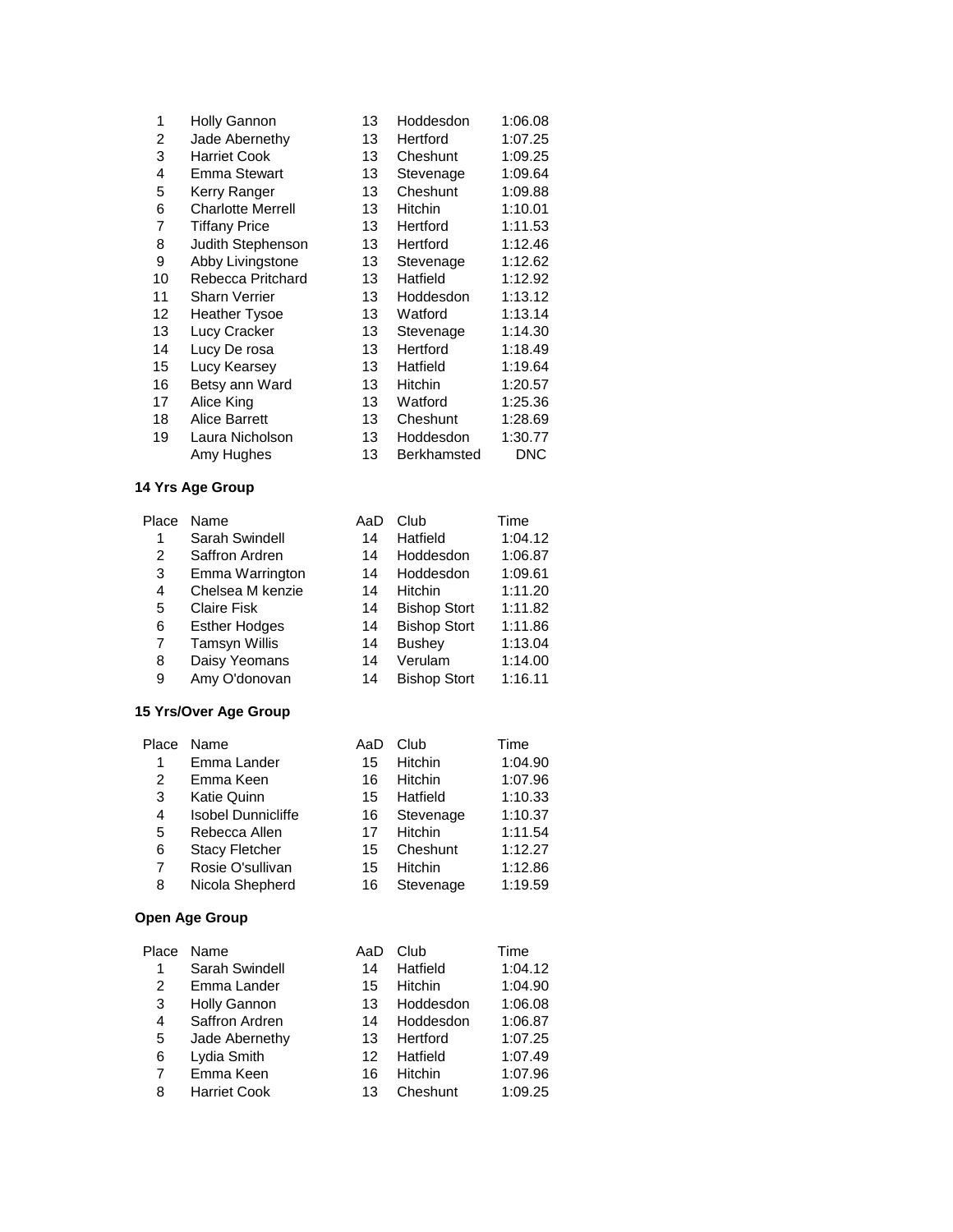| 9        | Emma Warrington                         | 14       | Hoddesdon             | 1:09.61               |     |
|----------|-----------------------------------------|----------|-----------------------|-----------------------|-----|
| 10       | <b>Emma Stewart</b>                     | 13       | Stevenage             | 1:09.64               |     |
| 11       | Kerry Ranger                            | 13       | Cheshunt              | 1:09.88               |     |
| 12       | <b>Charlotte Merrell</b>                | 13       | Hitchin               | 1:10.01               |     |
| 13       | <b>Katie Quinn</b>                      | 15       | Hatfield              | 1:10.33               |     |
| 14       | <b>Isobel Dunnicliffe</b>               | 16       | Stevenage             | 1:10.37               |     |
| 15       | Keira Sullivan                          | 12       | Cheshunt              | 1:10.64               |     |
| 16       | Jessica Waters                          | 12       | Hoddesdon             | 1:10.70               |     |
| 17       | Chelsea M kenzie                        | 14       | Hitchin               | 1:11.20               |     |
| 18       | <b>Tiffany Price</b>                    | 13       | Hertford              | 1:11.53               |     |
| 19       | Rebecca Allen                           | 17       | Hitchin               | 1:11.54               |     |
| 20       | <b>Claire Fisk</b>                      | 14       | <b>Bishop Stort</b>   | 1:11.82               |     |
| 21       | <b>Esther Hodges</b>                    | 14       | <b>Bishop Stort</b>   | 1:11.86               |     |
| 22       | <b>Stacy Fletcher</b>                   | 15       | Cheshunt              | 1:12.27               |     |
| 23       | <b>Charlotte Reid</b>                   | 12       | Hitchin               | 1:12.32               |     |
| 24       | Judith Stephenson                       | 13       | Hertford              | 1:12.46               |     |
| 24       | Kathryn Burr                            | 12       | Hertford              | 1:12.46               |     |
| 26       | Abby Livingstone                        | 13       | Stevenage             | 1:12.62               |     |
| 27       | Rosie O'sullivan                        | 15       | Hitchin               | 1:12.86               |     |
| 28       | Rebecca Pritchard                       | 13       | Hatfield              | 1:12.92               |     |
| 29       | <b>Tamsyn Willis</b>                    | 14       | <b>Bushey</b>         | 1:13.04               |     |
| 30       | <b>Sharn Verrier</b>                    | 13       | Hoddesdon             | 1:13.12               |     |
| 31       | <b>Heather Tysoe</b>                    | 13       | Watford               | 1:13.14               |     |
| 32       | <b>Harriet Clifford</b>                 | 12       | Hatfield              | 1:13.92               |     |
| 33       | Daisy Yeomans                           | 14       | Verulam               | 1:14.00               |     |
| 34       | Lucy Cracker                            | 13       | Stevenage             | 1:14.30               |     |
| 35       | Charlotte Barton                        | 12       | <b>Bishop Stort</b>   | 1:16.11               |     |
| 35       | Amy O'donovan                           | 14       | <b>Bishop Stort</b>   | 1:16.11               |     |
| 37       | <b>Tara Keswick</b>                     | 12       | Hoddesdon             | 1:16.22               |     |
| 38       | Alex King                               | 12       | Hoddesdon             | 1:16.40               |     |
| 39       | Lucy De rosa                            | 13       | Hertford              | 1:18.49               |     |
| 40       | <b>Charlotte Cole</b>                   | 12       | Hoddesdon             | 1:18.97               |     |
| 41       | Nicola Shepherd                         | 16       | Stevenage             | 1:19.59               |     |
| 42       | Lucy Kearsey                            | 13       | Hatfield              | 1:19.64               |     |
| 43       | Hannah Webb                             | 12       | <b>Bishop Stort</b>   | 1:19.69               |     |
| 44       | Zoe Parsons                             | 12       | Hertford              | 1:20.08               |     |
| 45       | Emma Fisk                               | 12       | <b>Bishop Stort</b>   | 1:20.31               |     |
| 46       | Betsy ann Ward                          | 13       | Hitchin               | 1:20.57               |     |
| 47       | Anna Infante                            | 12       | Hitchin               | 1:23.33               |     |
| 48       | Sophie Chung                            | 12       | Watford               | 1:23.59               |     |
| 49       |                                         | 12       | <b>Bishop Stort</b>   | 1:24.32               |     |
| 50       | Jessica Hayes<br><b>Ellie Smith</b>     | 12       | Hoddesdon             | 1:24.96               |     |
| 51       | Nicole King                             | 12       | Hoddesdon             | 1:25.06               |     |
| 52       | Alice King                              | 13       | Watford               | 1:25.36               |     |
| 53       | Beth King                               | 12       | Cheshunt              |                       |     |
| 54       | Millie Leonard                          | 12       | Cheshunt              | 1:26.16               |     |
|          |                                         |          |                       | 1:28.49               |     |
| 55       | <b>Alice Barrett</b><br>Laura Nicholson | 13<br>13 | Cheshunt<br>Hoddesdon | 1:28.69               |     |
| 56<br>57 | Jodie Cox                               | 12       | Borehamwood           | 1:30.77               |     |
|          | Amy Hughes                              | 13       | Berkhamsted           | 1:32.57<br><b>DNC</b> |     |
|          |                                         |          |                       |                       | ST- |
|          | <b>Madeleine Phillips</b>               | 12       | Cheshunt              | DQ                    |     |

# **EVENT 20 Boys 12 Yrs/Over 100m Freestyle**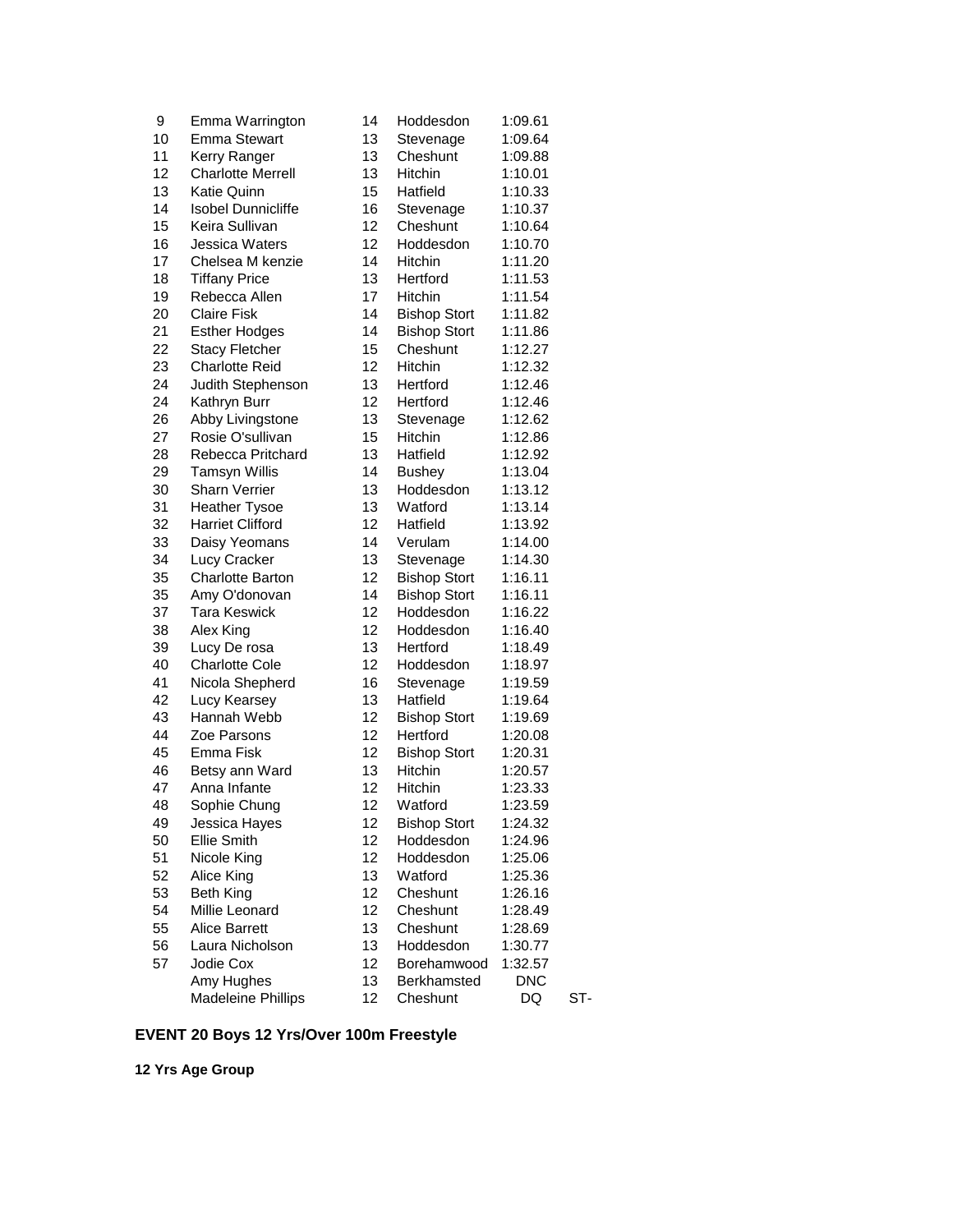| Place | Name                    | AaD | Club                | Time    |
|-------|-------------------------|-----|---------------------|---------|
| 1     | Jack Spence             | 12  | Watford             | 1:06.39 |
| 2     | <b>Thomas Worbey</b>    | 12  | Hatfield            | 1:08.60 |
| 3     | Ivan Brett              | 12  | <b>Bishop Stort</b> | 1:09.76 |
| 4     | <b>Thomas Hutchison</b> | 12  | Hertford            | 1:13.22 |
| 5     | Lewis Minculey keens    | 12  | Hoddesdon           | 1:13.56 |
| 6     | Ryan Woodcock           | 12  | <b>Bishop Stort</b> | 1:14.63 |
| 7     | Jack Jarrett            | 12  | Stevenage           | 1:16.52 |
| 8     | Luke Ames               | 12  | Stevenage           | 1:16.64 |
| 9     | <b>Oliver Quint</b>     | 12  | Watford             | 1:17.42 |
| 10    | <b>Matthew Reah</b>     | 12  | Stevenage           | 1:19.73 |
| 11    | <b>Matthew Dale</b>     | 12  | Hitchin             | 1:22.61 |
| 12    | Michael Alexander       | 12  | <b>Bishop Stort</b> | 1:23.06 |
| 13    | Graham Tate             | 12  | Cheshunt            | 1:23.50 |
| 14    | Andrew Hovell           | 12  | Hatfield            | 1:29.96 |
| 15    | <b>Ben Fitts</b>        | 12  | Cheshunt            | 1:34.79 |

| Place | Name                    | AaD | Club                | Time    |     |
|-------|-------------------------|-----|---------------------|---------|-----|
| 1     | Jake Robinson           | 13  | Stevenage           | 1:03.71 |     |
| 2     | Luke Target             | 13  | Hatfield            | 1:05.74 |     |
| 3     | <b>Oliver Taffs</b>     | 13  | <b>Bishop Stort</b> | 1:05.80 |     |
| 4     | Jack Burchell           | 13  | <b>Hitchin</b>      | 1:07.32 |     |
| 5     | <b>Matthew Harris</b>   | 13  | Cheshunt            | 1:07.82 |     |
| 6     | Michael Burman          | 13  | <b>Bishop Stort</b> | 1:08.43 |     |
| 7     | Jed Ardren              | 13  | Hoddesdon           | 1:08.81 |     |
| 8     | James Mc grail          | 13  | Hatfield            | 1:10.36 |     |
| 9     | Danny Buckley           | 13  | Stevenage           | 1:10.53 |     |
| 10    | <b>Ben Cotton</b>       | 13  | <b>Hitchin</b>      | 1:11.30 |     |
| 11    | Jack Noble              | 13  | <b>Hitchin</b>      | 1:11.50 |     |
| 12    | <b>Fraser Chivers</b>   | 13  | <b>Hitchin</b>      | 1:13.59 |     |
| 13    | Aaron Fletcher          | 13  | Cheshunt            | 1:15.86 |     |
| 14    | Callum Bedding          | 13  | Hoddesdon           | 1:16.77 |     |
| 15    | Liam Nugent             | 13  | Cheshunt            | 1:21.18 |     |
|       | <b>Matthew Costello</b> | 13  | Stevenage           | DQ      | ST- |

# **14 Yrs Age Group**

| Place | Name                   | AaD | Club                | Time    |
|-------|------------------------|-----|---------------------|---------|
| 1     | <b>Nik Spears</b>      | 14  | Watford             | 1:00.70 |
| 2     | John Ayres             | 14  | Hoddesdon           | 1:01.17 |
| 3     | <b>Brett Harding</b>   | 14  | Hertford            | 1:03.07 |
| 4     | <b>Mitchell Holmes</b> | 14  | Hoddesdon           | 1:07.00 |
| 5     | Lewis Childs           | 14  | Verulam             | 1:08.89 |
| 6     | Tom Marshland          | 14  | Stevenage           | 1:11.02 |
| 7     | <b>Matthew Barton</b>  | 14  | <b>Bishop Stort</b> | 1:11.94 |
| 8     | <b>Edward Rudge</b>    | 14  | <b>Bishop Stort</b> | 1:14.00 |
| 9     | Sam Gasston            | 14  | Stevenage           | 1:16.02 |
| 10    | Joseph Mallon          | 14  | Stevenage           | 1:16.33 |
| 11    | Alex Jones             | 14  | Verulam             | 1:32.82 |
|       |                        |     |                     |         |

# **15 Yrs/Over Age Group**

| Place Name       | AaD Club        | Time  |
|------------------|-----------------|-------|
| 1 Stuart Clarke  | 23 Bishop Stort | 53.97 |
| 2 Richard Molloy | 17 Bishop Stort | 55.99 |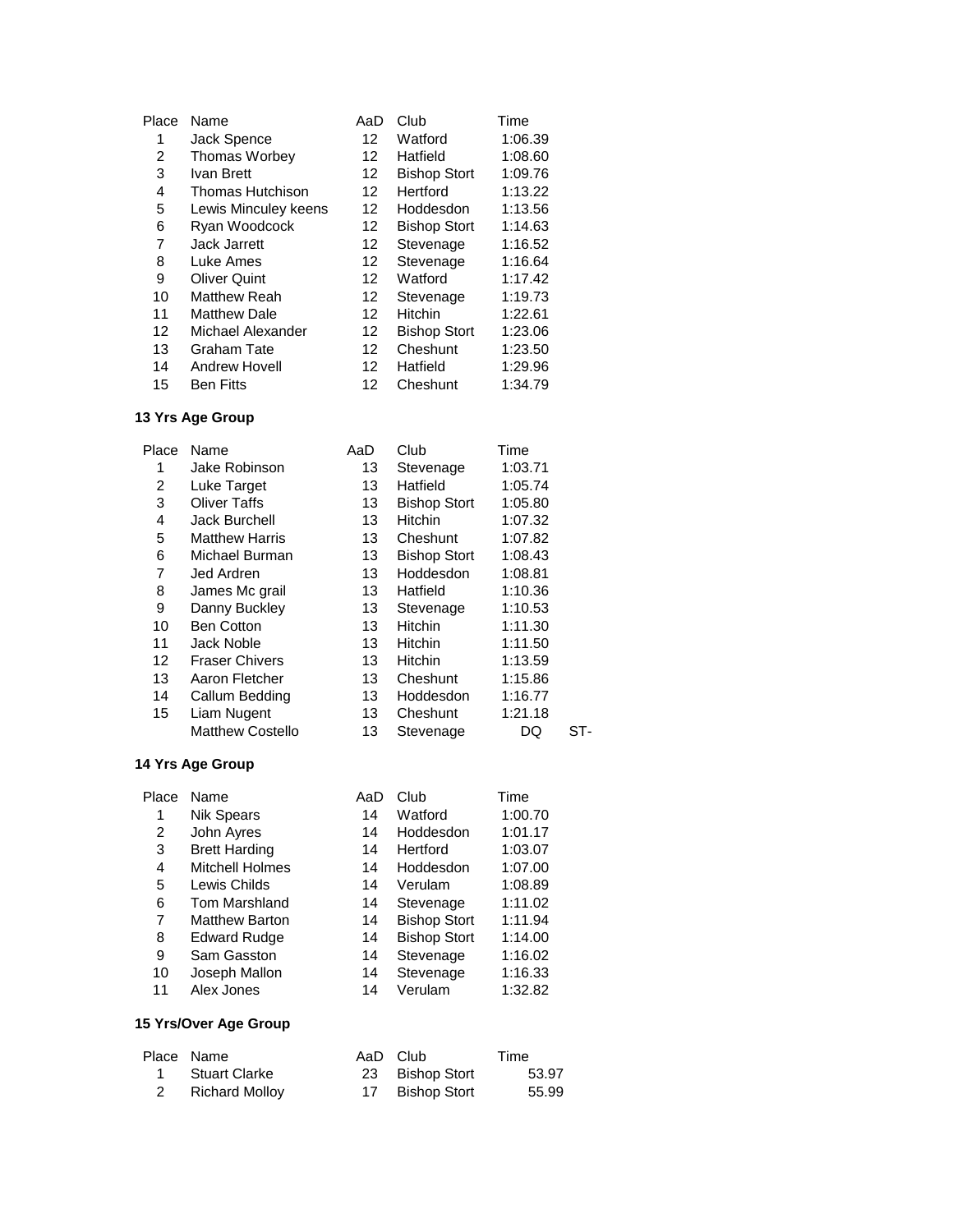| 3  | Ben Mason               | 15 | Hoddesdon           | 57.90   |
|----|-------------------------|----|---------------------|---------|
| 4  | Lewis Rainbow           | 16 | <b>Hitchin</b>      | 59.18   |
| 5  | Jamie Sirett            | 19 | Cheshunt            | 59.82   |
| 6  | <b>Tobias Hodges</b>    | 15 | <b>Bishop Stort</b> | 1:00.92 |
| 7  | Robert Van tromp        | 16 | Verulam             | 1:01.25 |
| 8  | Dayne Lunn              | 17 | Cheshunt            | 1:01.78 |
| 9  | <b>Oliver Creasev</b>   | 15 | <b>Hitchin</b>      | 1:02.69 |
| 10 | <b>Jake Sanders</b>     | 16 | Verulam             | 1:02.86 |
| 11 | <b>Stuart Webb</b>      | 15 | Verulam             | 1:03.11 |
| 12 | Ben King                | 15 | Cheshunt            | 1:03.17 |
| 13 | Liam Woodcock           | 15 | <b>Bishop Stort</b> | 1:03.85 |
| 14 | <b>Christopher Tate</b> | 16 | Cheshunt            | 1:04.79 |
| 15 | <b>Ben Davies</b>       | 15 | Verulam             | 1:07.07 |
| 16 | Philip Lockett          | 16 | Bushey              | 1:08.70 |
| 17 | Daniel Rowe             | 17 | Verulam             | 1:14.23 |
| 18 | Alex Trew               | 15 | Cheshunt            | 1:14.71 |

| Place          | Name                    | AaD | Club                | Time    |
|----------------|-------------------------|-----|---------------------|---------|
| 1              | <b>Stuart Clarke</b>    | 23  | <b>Bishop Stort</b> | 53.97   |
| $\overline{c}$ | <b>Richard Molloy</b>   | 17  | <b>Bishop Stort</b> | 55.99   |
| 3              | Ben Mason               | 15  | Hoddesdon           | 57.90   |
| 4              | Lewis Rainbow           | 16  | Hitchin             | 59.18   |
| 5              | Jamie Sirett            | 19  | Cheshunt            | 59.82   |
| 6              | <b>Nik Spears</b>       | 14  | Watford             | 1:00.70 |
| 7              | <b>Tobias Hodges</b>    | 15  | <b>Bishop Stort</b> | 1:00.92 |
| 8              | John Ayres              | 14  | Hoddesdon           | 1:01.17 |
| 9              | Robert Van tromp        | 16  | Verulam             | 1:01.25 |
| 10             | Dayne Lunn              | 17  | Cheshunt            | 1:01.78 |
| 11             | <b>Oliver Creasey</b>   | 15  | Hitchin             | 1:02.69 |
| 12             | <b>Jake Sanders</b>     | 16  | Verulam             | 1:02.86 |
| 13             | <b>Brett Harding</b>    | 14  | Hertford            | 1:03.07 |
| 14             | <b>Stuart Webb</b>      | 15  | Verulam             | 1:03.11 |
| 15             | Ben King                | 15  | Cheshunt            | 1:03.17 |
| 16             | Jake Robinson           | 13  | Stevenage           | 1:03.71 |
| 17             | Liam Woodcock           | 15  | <b>Bishop Stort</b> | 1:03.85 |
| 18             | <b>Christopher Tate</b> | 16  | Cheshunt            | 1:04.79 |
| 19             | Luke Target             | 13  | Hatfield            | 1:05.74 |
| 20             | <b>Oliver Taffs</b>     | 13  | <b>Bishop Stort</b> | 1:05.80 |
| 21             | Jack Spence             | 12  | Watford             | 1:06.39 |
| 22             | <b>Mitchell Holmes</b>  | 14  | Hoddesdon           | 1:07.00 |
| 23             | <b>Ben Davies</b>       | 15  | Verulam             | 1:07.07 |
| 24             | <b>Jack Burchell</b>    | 13  | Hitchin             | 1:07.32 |
| 25             | <b>Matthew Harris</b>   | 13  | Cheshunt            | 1:07.82 |
| 26             | Michael Burman          | 13  | <b>Bishop Stort</b> | 1:08.43 |
| 27             | Thomas Worbey           | 12  | Hatfield            | 1:08.60 |
| 28             | <b>Philip Lockett</b>   | 16  | <b>Bushey</b>       | 1:08.70 |
| 29             | <b>Jed Ardren</b>       | 13  | Hoddesdon           | 1:08.81 |
| 30             | Lewis Childs            | 14  | Verulam             | 1:08.89 |
| 31             | Ivan Brett              | 12  | <b>Bishop Stort</b> | 1:09.76 |
| 32             | James Mc grail          | 13  | Hatfield            | 1:10.36 |
| 33             | Danny Buckley           | 13  | Stevenage           | 1:10.53 |
| 34             | <b>Tom Marshland</b>    | 14  | Stevenage           | 1:11.02 |
| 35             | <b>Ben Cotton</b>       | 13  | Hitchin             | 1:11.30 |
| 36             | <b>Jack Noble</b>       | 13  | Hitchin             | 1:11.50 |
|                |                         |     |                     |         |